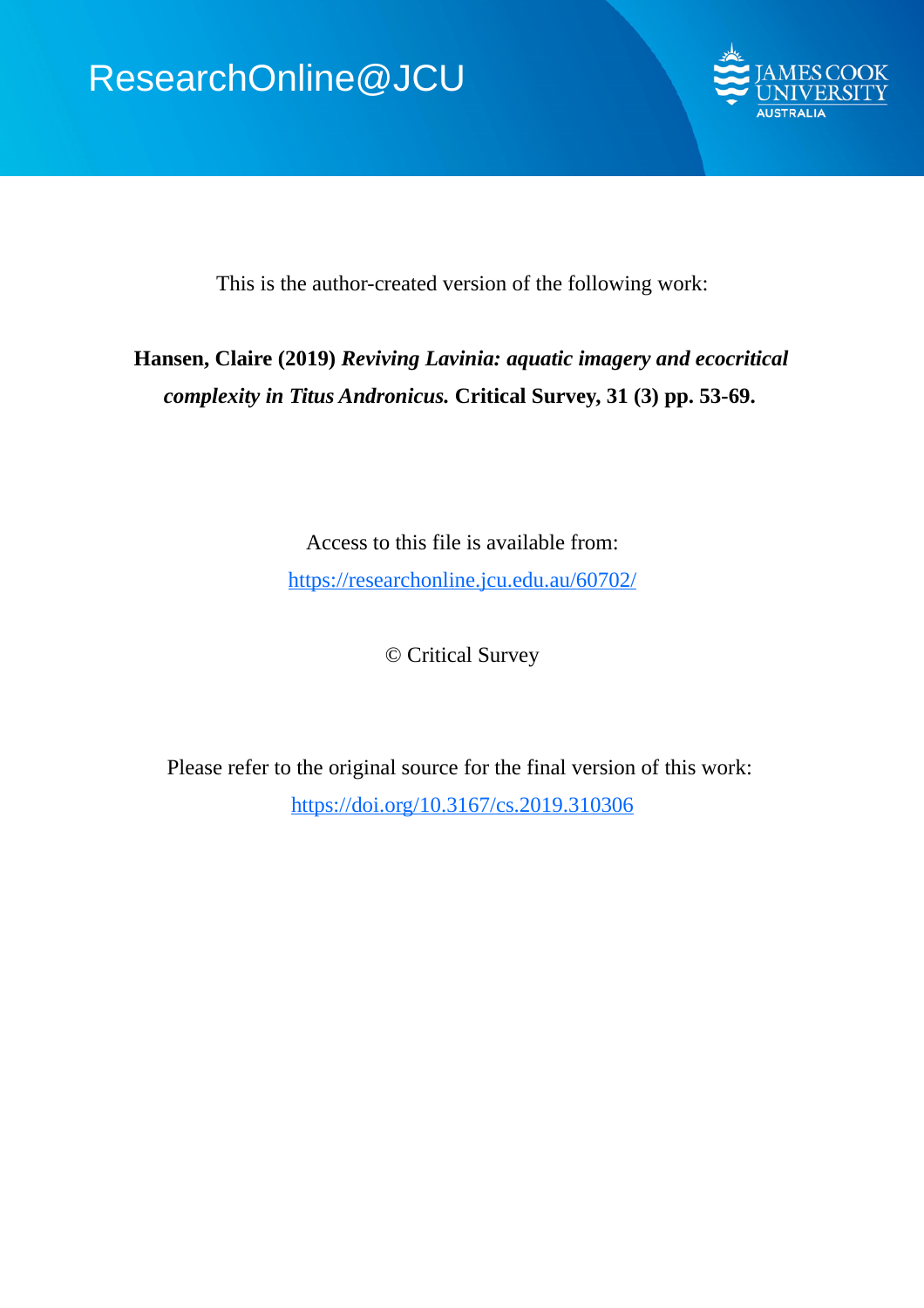# **Reviving Lavinia**

#### **Aquatic Imagery and Ecocritical Complexity in** *Titus Andronicus*

Claire Hansen

# **Abstract**

This article revives the agency of Lavinia in *Titus Andronicus* through a blended ecocritical and complexivist approach. A 'blue' ecocritical lens identifies Lavinia's alignment with aquatic imagery, and tracks the development of this imagery across four main phases in the play: human tears, a river, a flood, and a freeze. These phases broadly map onto different modes of ecological relations as the play explores alternative patterns of human– environmental interactions. Lavinia is reinterpreted as an active and independent complex ecosystem, and one capable of communicating through the same aquatic imagery which is utilised in the narrative to attempt to contain and commodify her. *Titus*'s aquatic discourse finds parallels in our own climate crises, in ongoing problematic associations between women and nature, and in our need to generate new models of agency and ecological relations.

**Keywords:** agency, climate change, complexity theory, ecocriticism, ecofeminism, Shakespeare, systems, *Titus Andronicus*

*Titus Andronicus* is a play known to centre on the conflict between civilisation and wilderness, culture and nature, Rome and the forest, and as such it is 'standard terrain' for ecocritical approaches.<sup>[1](#page-3-0)</sup> William Shakespeare and George Peele's<sup>[2](#page-3-1)</sup> play is also characterised by what Jonathan Bate has called 'aquatic imagery' or what Edward Plough refers to in passing as '*Titus*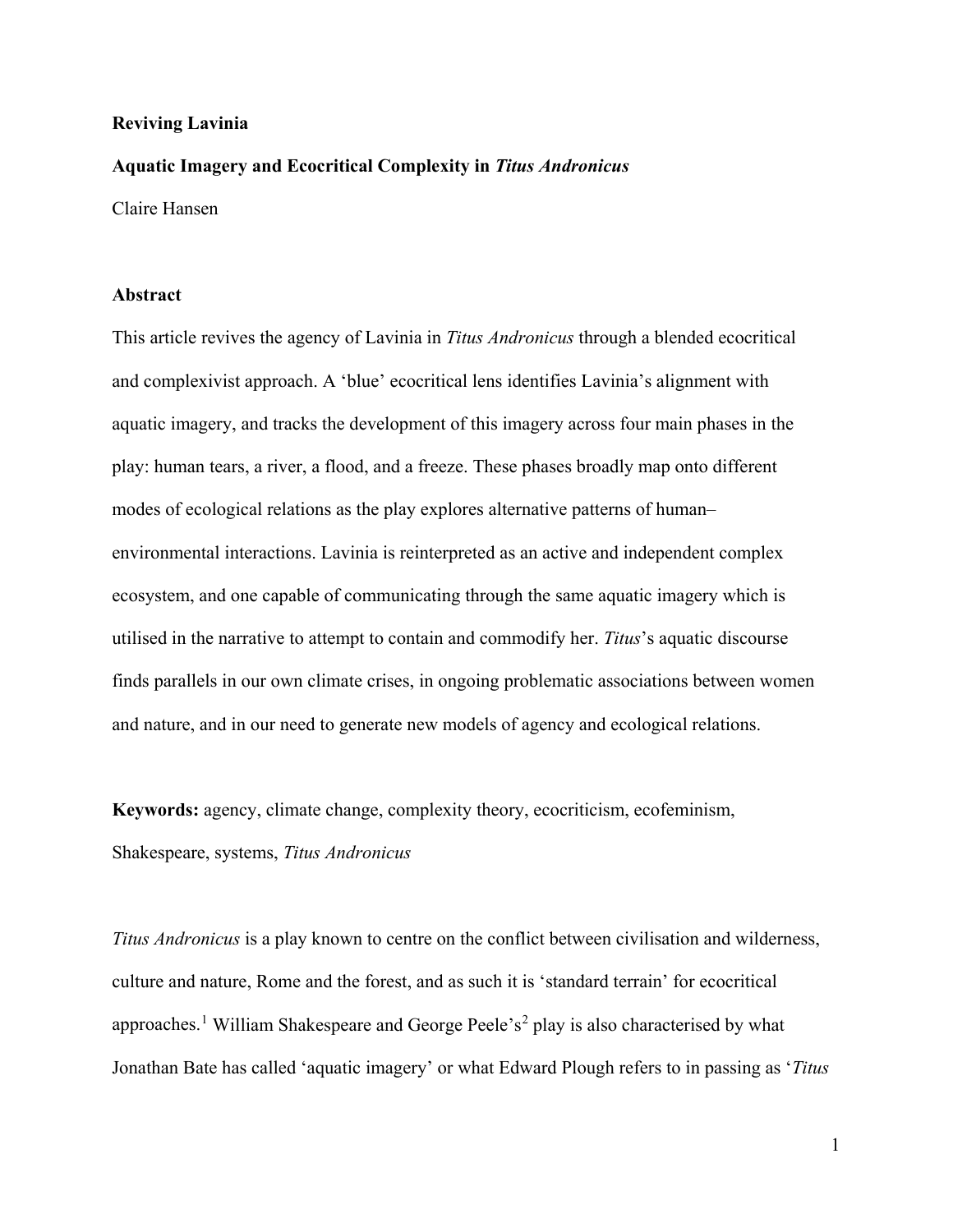*Andronicus*' curiously abundant liquid imagery'.<sup>[3](#page-3-2)</sup> Here we can distinguish between 'green' and 'blue' ecocriticism, counterbalancing what Gabriel Egan calls our preoccupation 'with life on land' by 'stressing a blue ecocriticism that focuses on the life in the oceans' (a distinction Egan critiques).[4](#page-4-0) Ecocritical studies have (until recently) largely neglected 'the central significance of the ocean', according to Dan Brayton; all the more surprising because Shakespeare 'imagined a profound relationship between humanity and the ocean'.[5](#page-4-1) A 'blue' ecocritical reading of *Titus Andronicus* reveals that Lavinia is the 'conduit' (2.3.30) through which aquatic imagery tends to flow. Titus's daughter embodies four aquatic images: human tears (1.1), a river (2.3), a flood (3.1), and a freeze (3.1 onwards). The recognition of her relationship to the aquatic revives Lavinia's agency within the narrative and illuminates the play's diverse models of human interaction with the natural world.

The study of Shakespearean ecocriticism has burgeoned over the past decade, partly because environmental crises are, according to Egan, 'the most vital present socio-political concern for many readers' and one that 'unites the greatest number of the Earth's inhabitants'.[6](#page-4-2) The clarity of purpose and legitimacy of ecocriticism, however, remains contentious, so much so that Rebecca Ann Bach has described ongoing anxieties over ecocritical activism as somewhat 'tedious'.[7](#page-4-3) Yet literary studies can be afforded a more significant role in responding to anthropomorphic climate change. The incorporation of ecocriticism into literary studies can be categorised as one of the Intergovernmental Panel on Climate Change's (IPCC) recommended approaches for mitigating climate change through education, knowledge-sharing and learning platforms.<sup>[8](#page-4-4)</sup> Patricia Yaeger makes a more direct call for the involvement of literary criticism in responding to the crises affecting the global ocean.<sup>[9](#page-5-0)</sup> Steve Mentz takes a similar stance, arguing that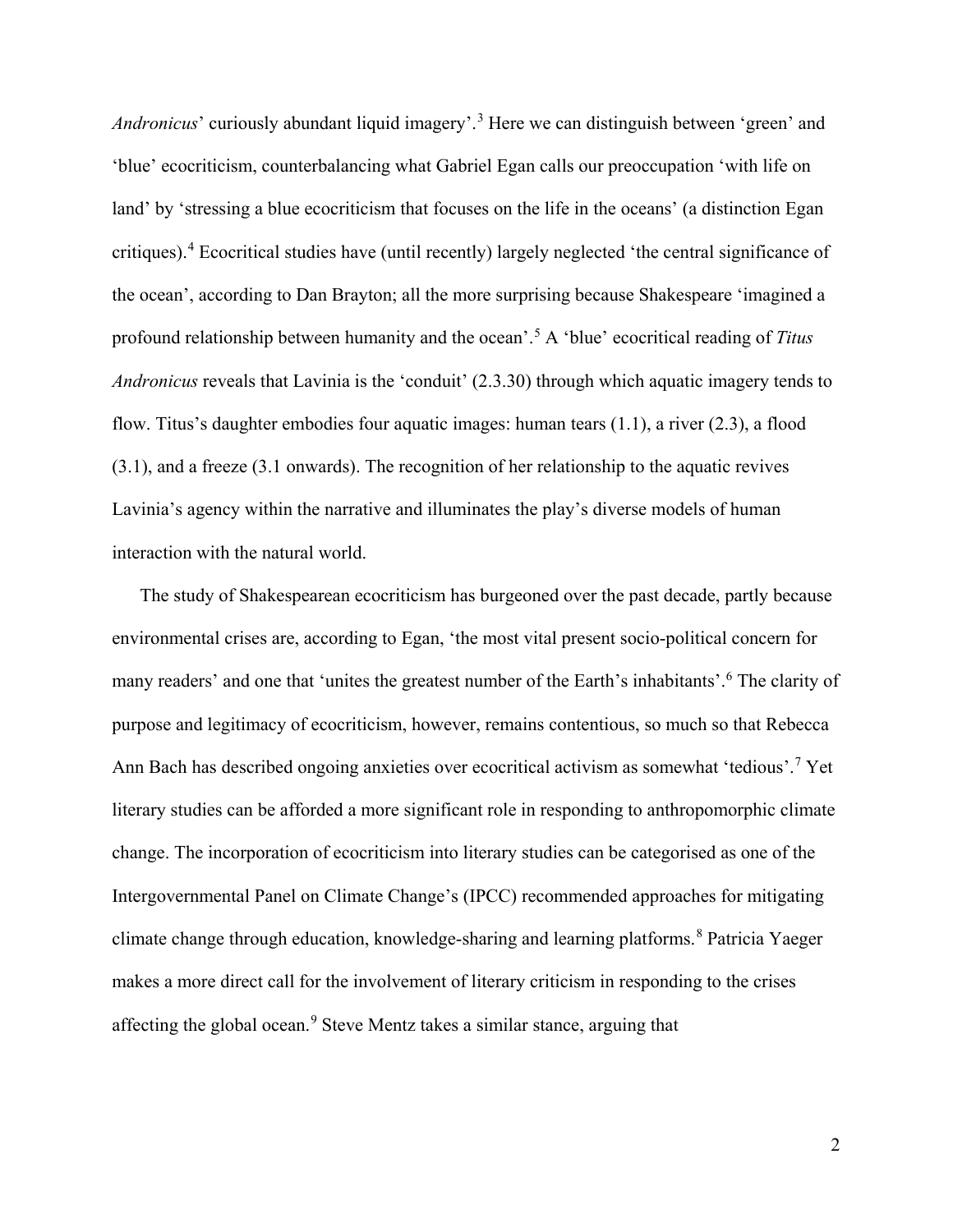while literary criticism can't make fresh water out of salt or protect low-lying cities from tropical storms, it's through language and narrative that our culture has always grappled with living in an unstable, ocean-drenched environment.<sup>[10](#page-5-1)</sup>

As a systems-based framework, ecocriticism shares common traits with complexity theory: the study of complex systems. Ecological systems are increasingly recognised as 'complex', with characteristics including unpredictability, dynamism and self-organisation.<sup>[11](#page-5-2)</sup> In his discussion of political ecology, Bruno Latour writes that complexity 'always seems to accompany the erecting of an ecological way of thinking'.[12](#page-5-3) Joseph Dodds highlights 'the importance of complexity theory in helping to provide a new framework for thinking through our current [climate] crisis'.[13](#page-5-4) Importantly, complexity theory is already evident in early modern ecocriticism: both Egan and Robert N. Watson adopt complexivist concepts (self-similarity, fractals, the microcosmic and macrocosmic) for their resonance with early modern ways of thinking about the environment.<sup>[14](#page-5-5)</sup> This approach recognises 'the complexity inherent within the subject; it does not retrospectively introduce it'. [15](#page-6-0) An aquatic ecocritical reading of Lavinia is thus not only 'blue' but inherently complexivist.

# <span id="page-3-1"></span><span id="page-3-0"></span>**'Tributary tears'**

<span id="page-3-2"></span>It is well established that 'Lavinia and the forest in *Titus Andronicus* are imagined as one or nearly one throughout the play'. [16](#page-6-1) But from her first entry in *Titus Andronicus*, Lavinia is primarily understood through 'aquatic imagery' (1.1.162n). The early scenes of the play repeatedly depict the exploitation of Lavinia's body for its natural water resources. Her 'tributary tears' (1.1.162) are rendered for her 'brethren's obsequies' (1.1.163) as she kneels before her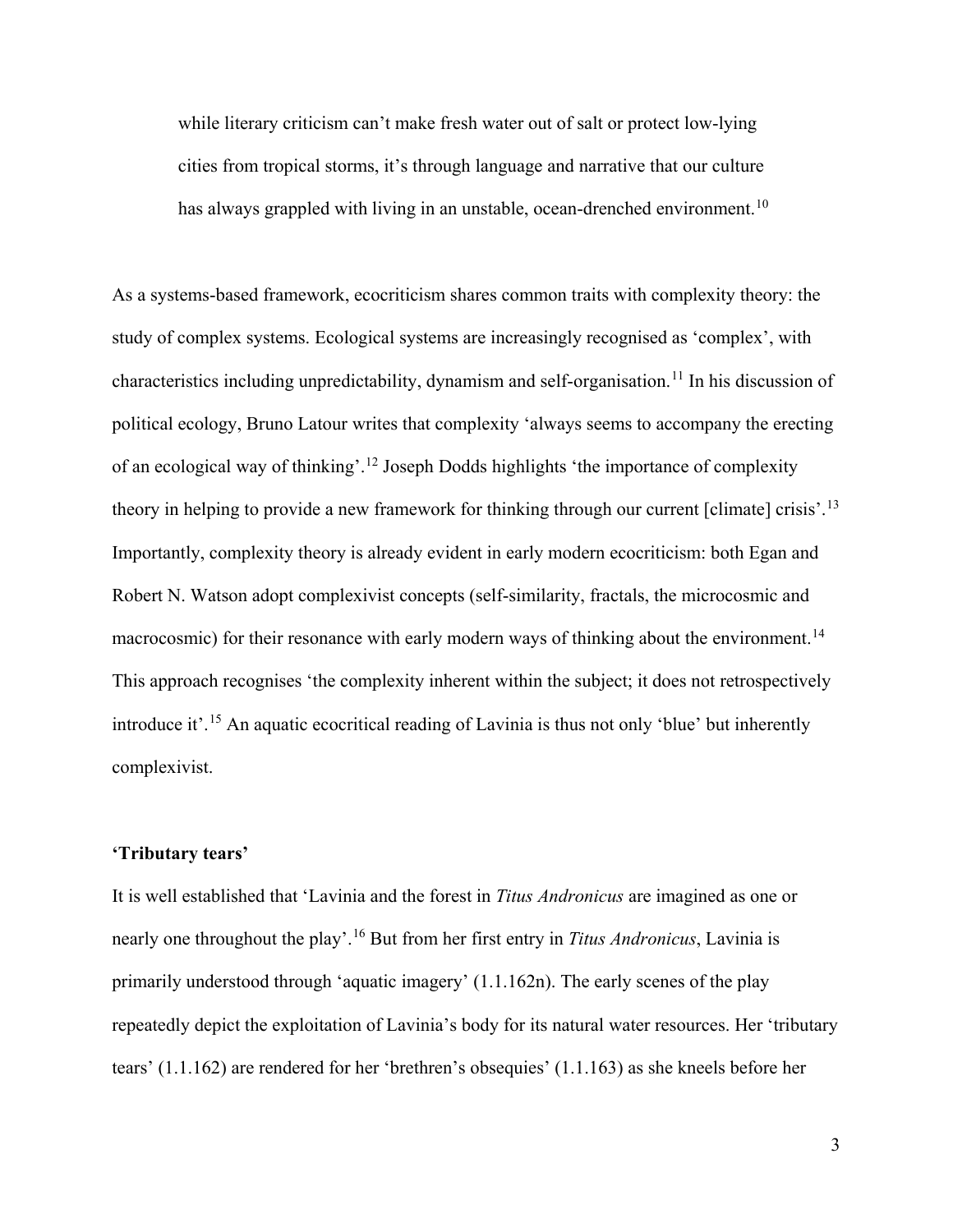<span id="page-4-0"></span>father 'with tears of joy / Shed on this earth for thy return to Rome' (1.1.164–165). Titus conceptualises Lavinia as liquid relief: 'Kind Rome, that hast thus lovingly reserved / The cordial of mine age to glad my heart' (1.1.168–169). Her body provides ritual sacrifice and comfort to her father. Later in this scene, Demetrius imagines Lavinia as 'the stream' (1.1.633) to quench his lust. Just as Titus uses Lavinia's 'cordial' to 'glad' his heart (1.1.169), so Demetrius will use Lavinia's water to 'cool this heat' (1.1.634). Both watery images conjure Lavinia as a balm applied to ease male suffering; each imagines Lavinia as drinkable, whether for medicinal value (cordial) or to slake sexual thirst (a stream). Importantly, both require that she is unspoiled or, more accurately, unspilled, connecting Lavinia to 'the image of the chaste woman as impermeable container' – impermeable, that is, until Titus or Demetrius require her resources.[17](#page-6-2) After her marriage, Lavinia's body is imagined as an endless liquid supply:

<span id="page-4-2"></span><span id="page-4-1"></span>What, man, more water glideth by the mill Than wots the miller of, and easy it is Of a cut loaf to steal a shive, we know.  $(1.1.585 - 587)$ 

<span id="page-4-4"></span><span id="page-4-3"></span>There is more than enough of Lavinia's watery form to go around: she is a method of production and a product for consumption, or, as Coppelia Kahn describes her, 'Lavinia is both the container they would break open and the valued nourishment it stores'. [18](#page-6-3) Tamora also imagines her in liquid form, figuring her as 'this wasp' who will provide 'the honey we desire' (2.2.131–132), a metaphor Chiron echoes in imagining Lavinia's 'nice-preserved *honesty*' (2.2.135, my emphasis). However, here Lavinia's agency first becomes apparent: in Tamora's eyes, Lavinia is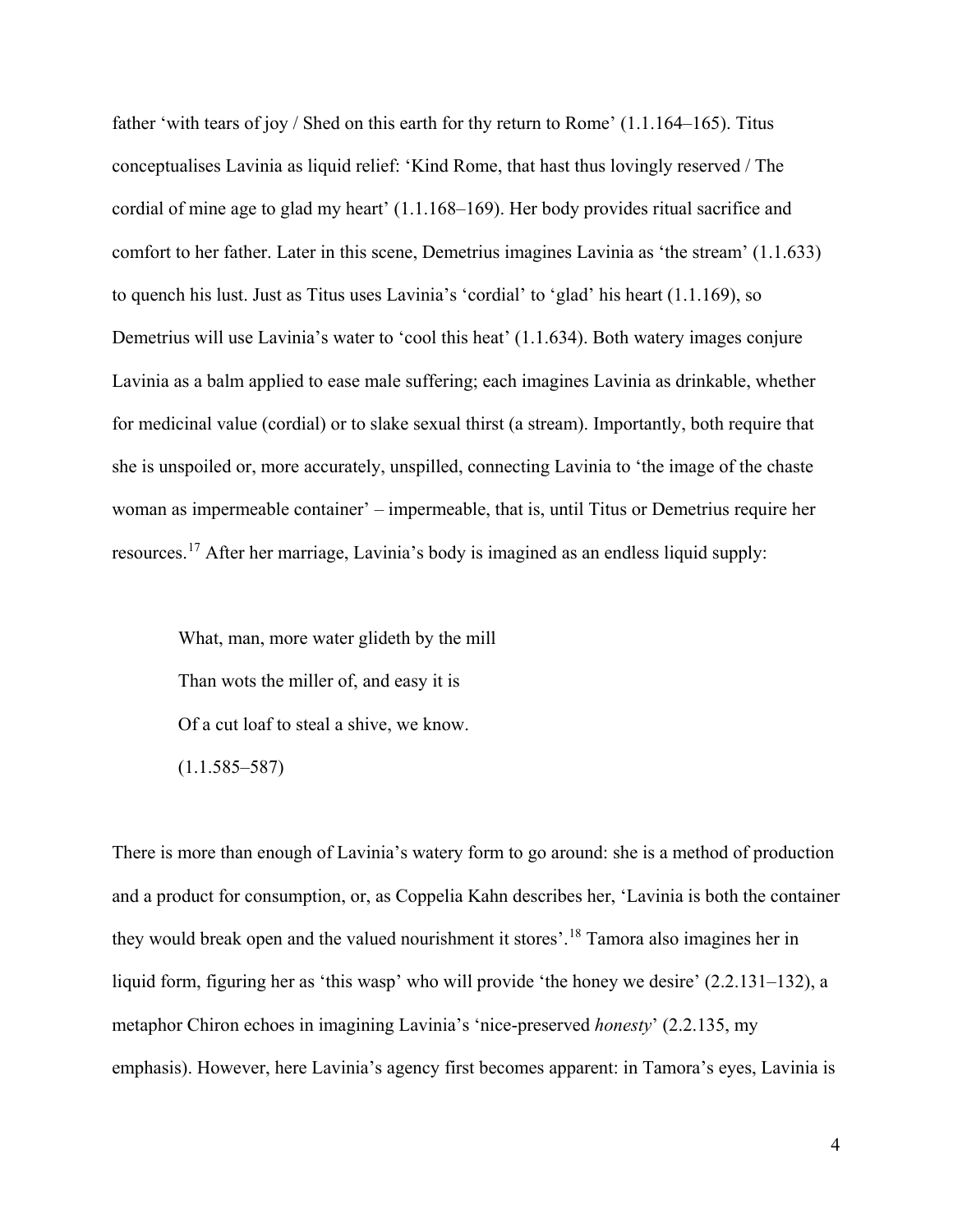not simply flowing water, passive bread, hunted deer or 'thrash[ed]' corn (2.2.123): as a wasp, she also has the potential 'to sting' (2.2.132).

<span id="page-5-5"></span><span id="page-5-4"></span><span id="page-5-3"></span><span id="page-5-2"></span><span id="page-5-1"></span><span id="page-5-0"></span>Through these early exchanges, *Titus* explicitly constructs the concept of nature as 'something made for humanity, something whose meaning lies in the pleasure and profit we derive from it'.<sup>[19](#page-6-4)</sup> This language not only reflects but generates a pattern of interactions: 'words have consequences in the material world', and as the play later illustrates, the rhetoric which transforms Lavinia has material consequences.[20](#page-6-5) *Titus*'s insistent conceptualisation of Lavinia as a liquid (tributary tears, a cooling stream, water for the mill, honey) designed for male benefit highlights a long-standing correlation between water resources and the treatment of women. As Lavinia's body and water resources are intertwined in *Titus*, so gender inequality and natural resources remain integrally linked today. Women 'are the principal managers of natural resources' and are thus predominantly responsible for household water supply in Africa and most developing countries.[21](#page-6-6) The United Nation's (UN) International Fund for Agricultural Development reports that 'water collection for domestic purposes is generally the responsibility of women and girls in almost all developing countries'. [22](#page-6-7) Yet women – who make up 70 per cent of the world's poor and are thus more vulnerable to environmental crises – are often excluded from decision-making about climate change.<sup>[23](#page-7-0)</sup> The Paris Agreement established at the 2015 UN Conference on Climate Change recognised these links between climate change, 'gender equality' and 'empowerment of women'.<sup>[24](#page-7-1)</sup> There are calls to better include women in 'community water management' in developing countries such as Kenya, especially in light of a global water crisis.<sup>[25](#page-7-2)</sup> In a study of a Rajasthani water project, the relationship between women and water was identified as one in which meanings are 'mutually constructed'.<sup>[26](#page-7-3)</sup> Shifts in gender construction thus have implications for our relationship to water resources, and the creation of gender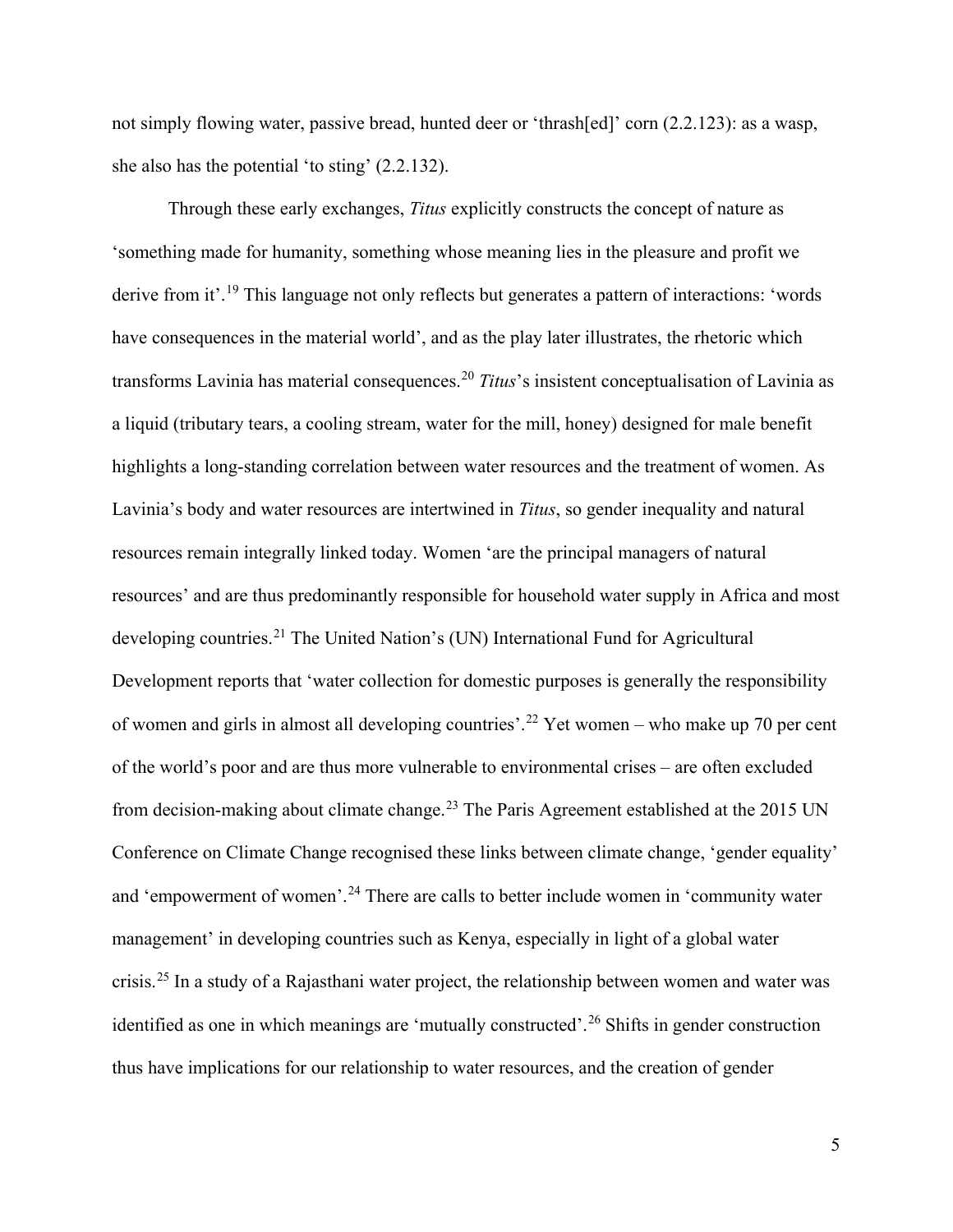'through natural resource interventions' has been identified as a gap in feminist political ecology.[27](#page-7-4)

<span id="page-6-1"></span><span id="page-6-0"></span>Lavinia's association with natural water resources is emblematic of what material feminism has referred to as a 'longstanding, pernicious' association of women and nature in Western culture, an association that has 'made "nature" a treacherous terrain for feminism', with some feminist theory working to 'disentangle "woman" from "nature"<sup>[28](#page-7-5)</sup> One response to the association of 'nature' and 'woman' is to seek 'a thorough redefinition and transvaluation of nature' itself.<sup>[29](#page-7-6)</sup> A complexivist framework – which understands that agential interactions generate the system through self-organisation – enacts this redefinition by conceptualising nature as 'an agent in its own terms'.<sup>[30](#page-8-0)</sup> In this model of distributed control, both human and nonhuman elements are active system agents. This begins to reframe the associations between women and water resources exemplified in Lavinia's 'tributary tears'.

#### <span id="page-6-4"></span><span id="page-6-3"></span><span id="page-6-2"></span>**'A crimson river'**

<span id="page-6-6"></span><span id="page-6-5"></span>The correlation between water resources and gender inequality means that not only are women 'disproportionately affected' by climate change, but they are also more likely to be understood as victims rather than agents. $31$  Greta Gaard argues that 'the focus on women rather than gender tended to construct women as victims of environmental degradation in need of rescue'.<sup>[32](#page-8-2)</sup>

<span id="page-6-7"></span>In a similar act of categorisation, the horrific sexual violence and mutilation which Lavinia endures in *Titus Andronicus* overwhelmingly renders her as victim in subsequent readings, adaptations and criticism. In Julie Taymor's film *Titus*, the victimhood of nature and woman is explicitly collapsed when Lavinia is discovered atop a tree stump in a razed field, branches protruding from her bloodied stubs.<sup>[33](#page-8-3)</sup> Marcus's infamous description of Lavinia's mutilated body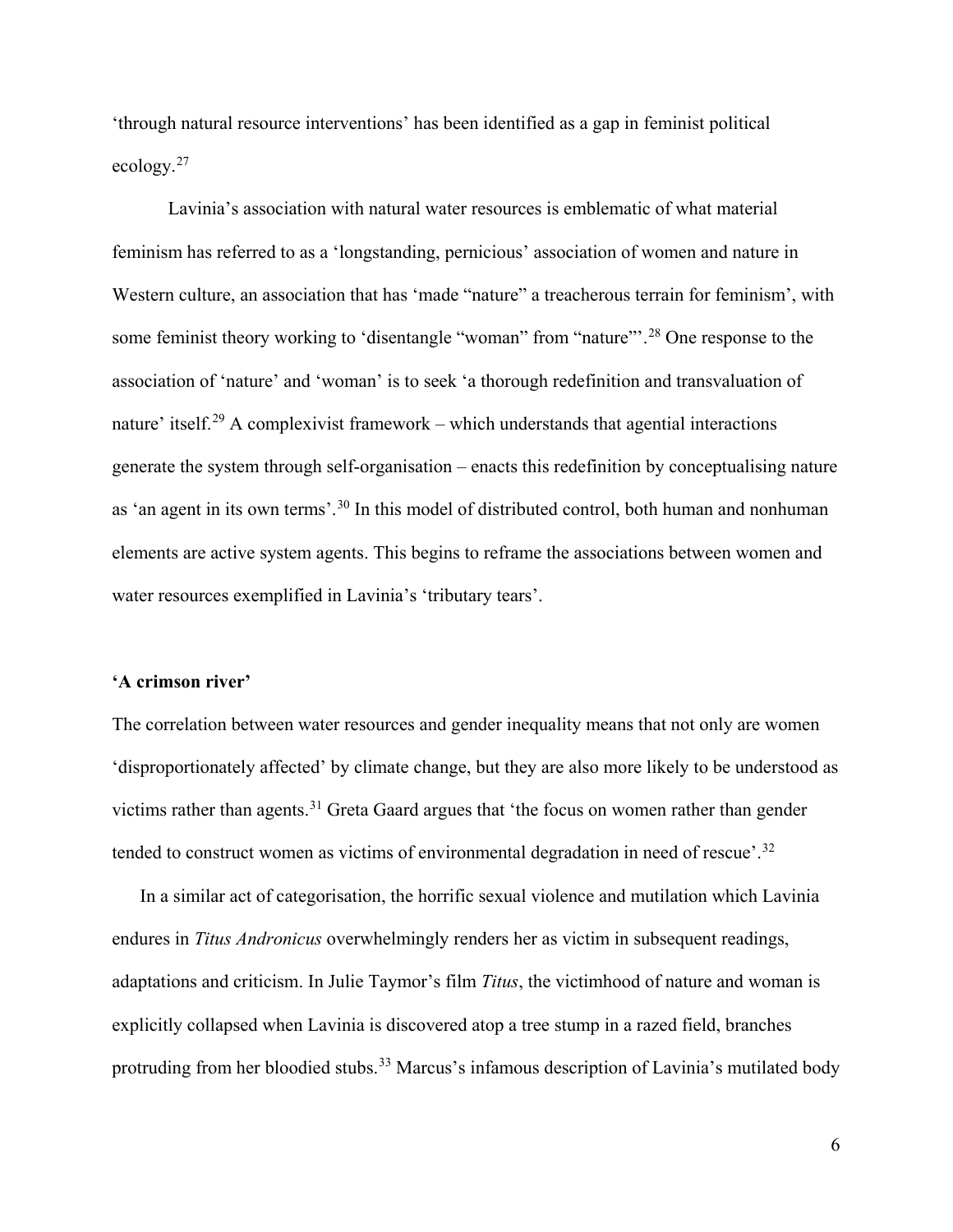<span id="page-7-0"></span> $-$  'a kind of horrid blazon' – has been identified as a further act of violence upon Lavinia.<sup>[34](#page-8-4)</sup> Bate asks: 'might Marcus' perversely Petrarchan display of the raped Lavinia be a kind of second rape upon her?'[35](#page-8-5) Lynn Enterline argues that Lavinia here 'endures yet one more male reading', as 'Marcus' speech perpetuates the violence it haltingly tries to comprehend'.<sup>[36](#page-8-6)</sup> Brayton describes how Lavinia is 'emblematically stripped of all agency in the loss of tongue and hands with which she might tell her story'.[37](#page-8-7) However, these readings and their emphasis of Lavinia's passive victimhood are destabilised by an ecocritical complexivist interpretation of Lavinia's body as ecosystem.

<span id="page-7-2"></span><span id="page-7-1"></span>This lens supports a different reading of Marcus's blazon, in which Lavinia is imagined as an independent ecosystem containing flora – 'branches', 'lily hands', 'aspen leaves' (2.3.18; 44– 45); water – 'a crimson river', 'three issuing spouts' (2.3.22; 30); air – 'stirred with wind', 'honey breath' (2.3.23; 25); and sunlight – 'red as Titan's face' (2.3.31). As Albert H. Tricomi argues, these images of the tree and fountain 'are by no means ornamental'.<sup>[38](#page-8-8)</sup> Lavinia's 'branches' were not only decorative 'sweet ornaments' (2.3.18) but were capable of providing shelter (2.3.19). Her body also contains its own water supply:

<span id="page-7-6"></span><span id="page-7-5"></span><span id="page-7-4"></span><span id="page-7-3"></span>a crimson river of warm blood, Like to a bubbling fountain stirred with wind, Doth rise and fall between thy rosed lips, Coming and going with thy honey breath.  $(2.3.22 - 25)$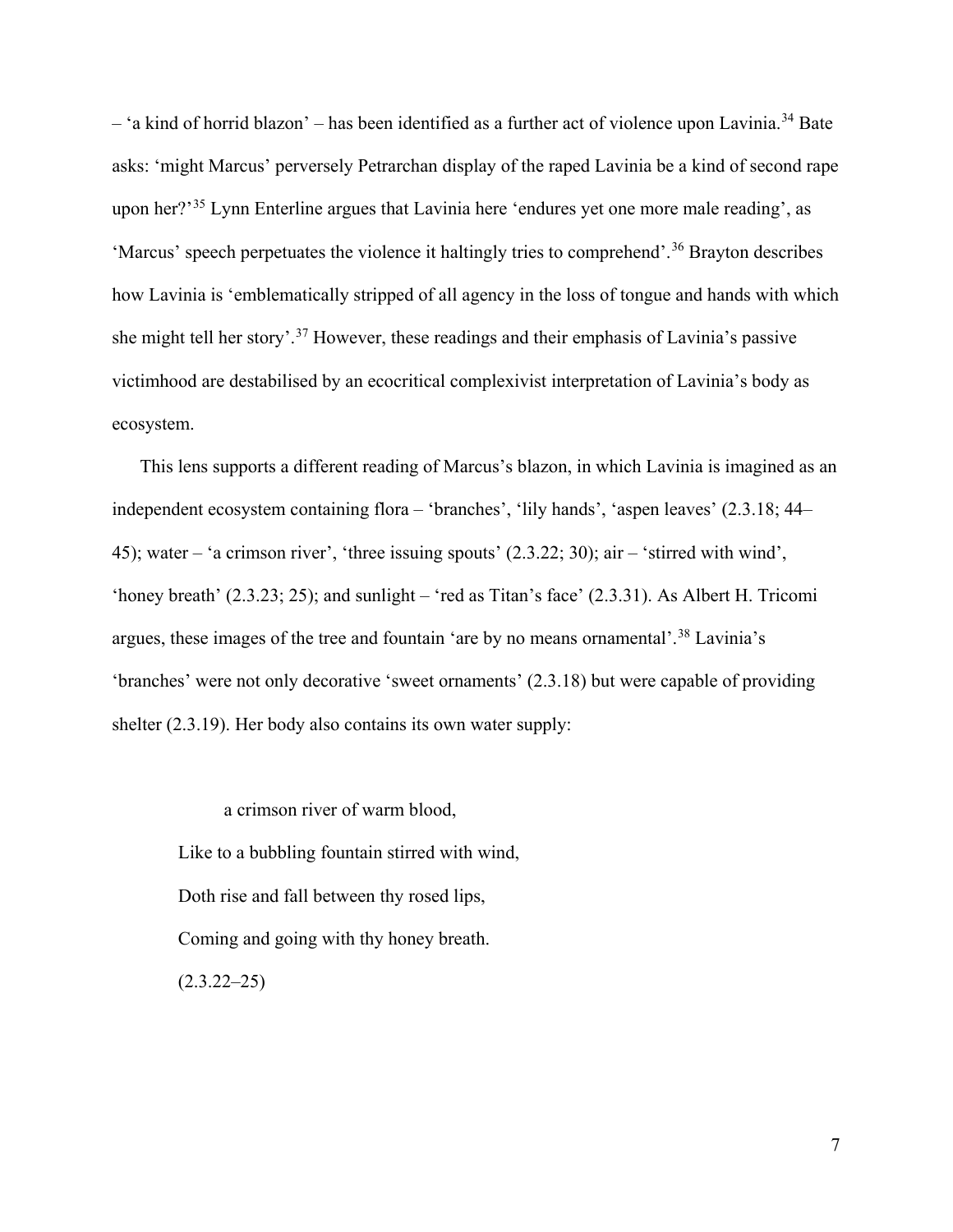<span id="page-8-1"></span><span id="page-8-0"></span>While Marcus echoes the language of Lavinia's attackers in this perverse aestheticisation of her 'rosed' lips and 'honey' breath, there is agency in tandem with his excessive rhetorical display: the river is warm, the fountain is animated as it bubbles and stirs, and there is a repetitive, dynamic movement in 'rise and fall' and 'coming and going' (24–25), evoking the regularity of breath and pulse or the repetition of tidal patterns.<sup>[39](#page-8-9)</sup> Further, contemporary images of rivers of milk were a 'pastoral commonplace', which reinforces a connection between rivers and lifegiving fluids.[40](#page-8-10) Charlotte-Rose Millar also points to early modern beliefs around the interchangeability of blood and milk.<sup>[41](#page-8-11)</sup>

<span id="page-8-7"></span><span id="page-8-6"></span><span id="page-8-5"></span><span id="page-8-4"></span><span id="page-8-3"></span><span id="page-8-2"></span>Saturninus is right to ask 'hath the firmament more suns than one?' (5.3.17), for in Lavinia we find a second sun: her cheeks 'look red as Titan's face, / Blushing to be encountered with a cloud' (2.3.31–32). Lavinia comprises an independent and active ecosystem; Marcus marvels at the vitality of her system 'notwithstanding all this loss of blood' (2.3.29). Further, blood loss can be interpreted not as a sign of weakness but as a distribution of power. Decius attempts to convince Caesar and Calphurnia of just this when he reinterprets Calphurnia's dream of Caesar's bleeding statue in *Julius Caesar*:

<span id="page-8-13"></span><span id="page-8-12"></span><span id="page-8-11"></span><span id="page-8-10"></span><span id="page-8-9"></span><span id="page-8-8"></span>It was a vision, fair and fortunate. Your statue spouting blood in many pipes In which so many smiling Romans bathed Signifies that from you great Rome shall suck Reviving blood, and that great men shall press For tinctures, stains, relics and cognizance.<sup>[42](#page-8-12)</sup>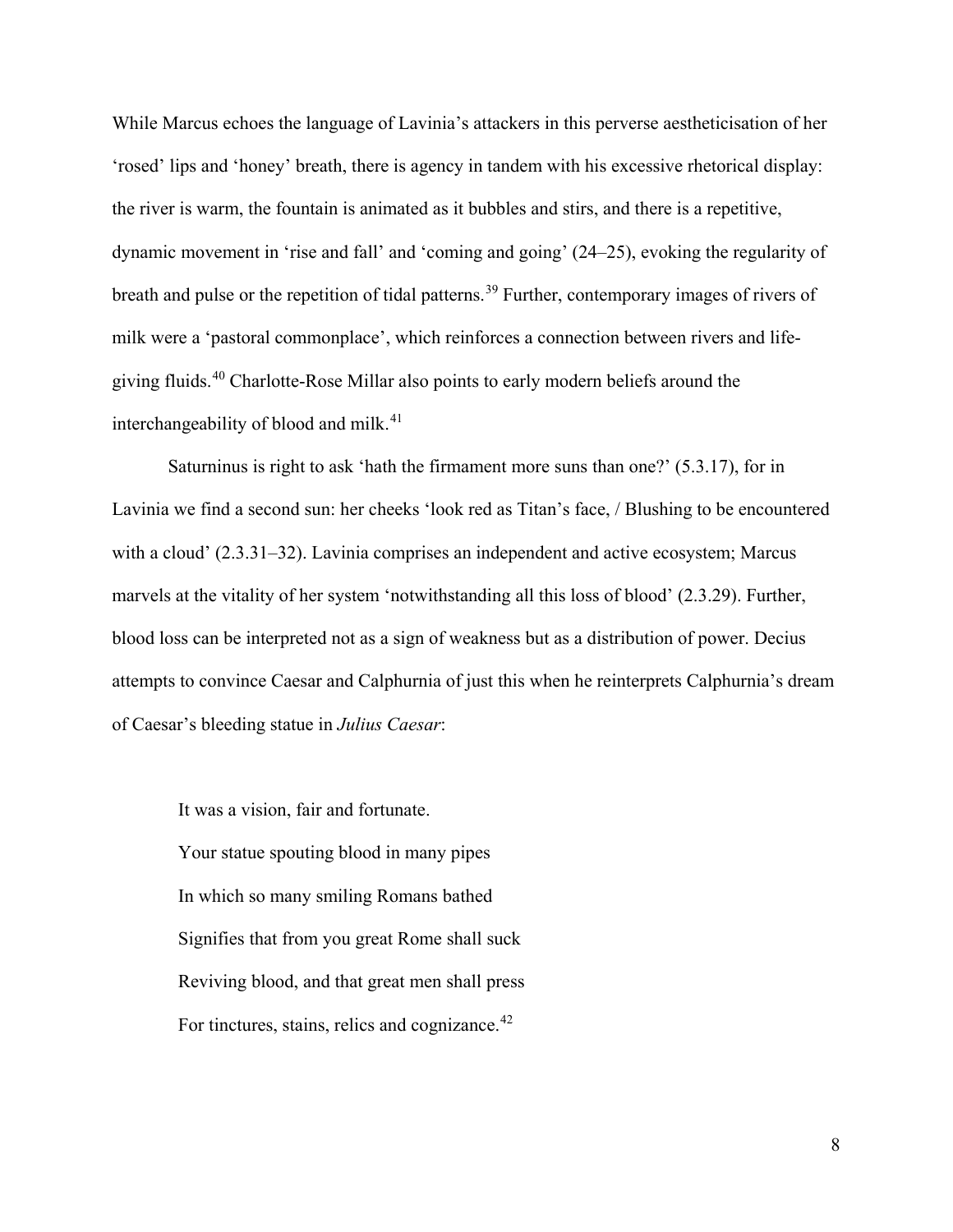<span id="page-9-4"></span><span id="page-9-3"></span><span id="page-9-2"></span><span id="page-9-1"></span><span id="page-9-0"></span>It is possible that just as Lavinia's tears are restorative (1.1.168–169), so is her blood 'reviving', a symbol of vitality instead of weakness. A focus on Lavinia's victimhood can thus undermine her robust and functional body-as-ecosystem. Lavinia has been violated, mutilated and abused, but she lives: the blazon undoubtedly grossly aestheticises her suffering but also reveals her body as a dynamic, abundant ecosystem. What has been lost – the 'sweet' branches and 'lily hands'  $(2.3.18; 44)$  – is not vital to the system's survival. The system's flora, water and source of light continue to operate, and thus the ecosystem can regenerate. Lavinia is a complex system, and thus, like a biological or ecological system, holds 'the capacity of a part to generate or to regenerate the whole'.<sup>[43](#page-8-13)</sup> Brian C. Goodwin adds:

<span id="page-9-6"></span><span id="page-9-5"></span>The capacity of plants to propagate from leaves and stems, of insects and urodeles to regenerate limbs from stumps, and of higher organisms to regenerate skin and liver are other manifestations of this same property of parts to transform into wholes.[44](#page-9-0)

<span id="page-9-10"></span><span id="page-9-9"></span><span id="page-9-8"></span><span id="page-9-7"></span>Although her means of communication have been 'cut from' Lavinia (2.3.40), her body can survive. The ability to regenerate is 'one of the fundamental self-organising properties that living creatures display'. [45](#page-9-1) Thus the blazon's dismemberment of Lavinia into parts does not negate her whole, because a complex system can produce wholes from its parts. Caroline Lamb comes to a similar conclusion about Lavinia's agency in her argument that in Titus and Lavinia, 'Shakespeare endows the disabled body with the capacity to heal or adapt itself under the most extenuating circumstances'.<sup>[46](#page-9-2)</sup> In *Titus*, physical trauma 'becomes the condition by which bodies strategically adjust and adapt'.<sup>[47](#page-9-3)</sup>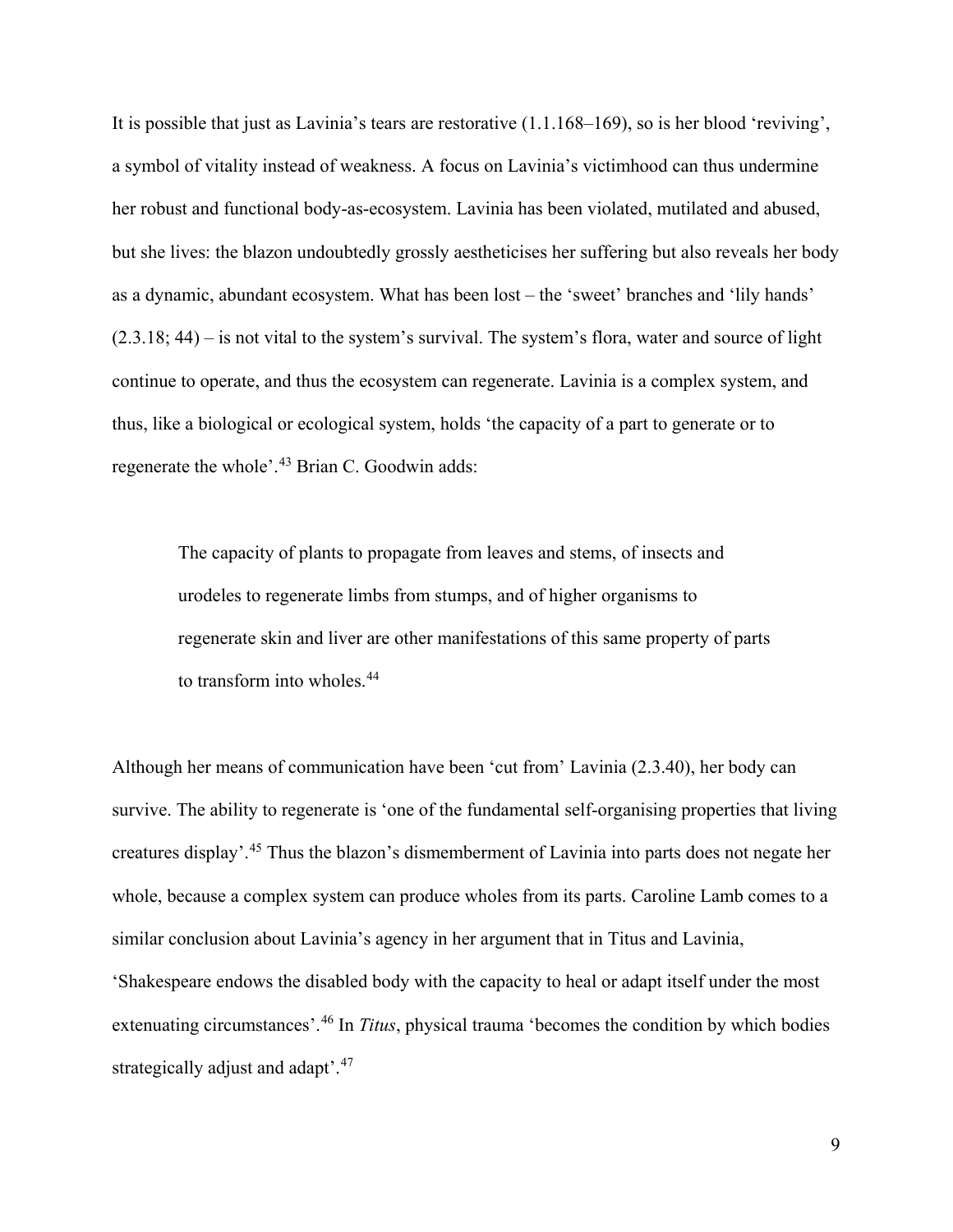<span id="page-10-2"></span><span id="page-10-1"></span><span id="page-10-0"></span>In her regenerative process, Lavinia changes her interactions, founding new connections to support new growth. This new growth does not repair her missing limbs or tongue, nor does it ease the physical pain or psychological distress of violent sexual trauma, but it does provide her with an alternative means of communication. Lavinia's later appropriation of Ovid's *Metamorphoses* shows her strategically re-adjusting through the introduction of a new element which enables her (eco)system to communicate. She adapts, utilising her literary knowledge – as Titus admits, she is 'deeper read and better skilled' than her nephew (4.1.33) – as a replacement for her inability to verbally communicate. Lavinia's additional use of the earth's 'sandy plot' (4.1.69) and a staff to communicate details of her sexual assault demonstrates not only what Kahn calls the play's interweaving of a 'politics of textuality' and a 'politics of sexuality' – but also a politics of ecology.<sup>[48](#page-9-4)</sup> Just as 'the conquest of nature required literature's explanatory power and imaginative force', so does Lavinia's violated ecosystem require literature to explain and begin to address what has occurred.<sup>[49](#page-9-5)</sup>

<span id="page-10-11"></span><span id="page-10-10"></span><span id="page-10-9"></span><span id="page-10-8"></span><span id="page-10-7"></span><span id="page-10-6"></span><span id="page-10-5"></span><span id="page-10-4"></span><span id="page-10-3"></span>This reinterpretation of Marcus's blazon illustrates how a revisioning of 'blue' nature and the body as complex systems can reshape how we recognise agency. In deliberately reworking the critical lens by which Lavinia is interpreted, this article attempts to change the narrative around Lavinia much as the dialogue around the role of women within the broader 'climate change narrative' must also be altered to afford women and 'nature' greater agency – and even to redefine the terms themselves.<sup>[50](#page-9-6)</sup>

#### <span id="page-10-13"></span><span id="page-10-12"></span>**'The weeping welkin'**

<span id="page-10-15"></span><span id="page-10-14"></span>In the third act of *Titus Andronicus* ecological relations between human agents and aquatic systems – embodied chiefly in Lavinia – reach a critical point: the edge of chaos or bounded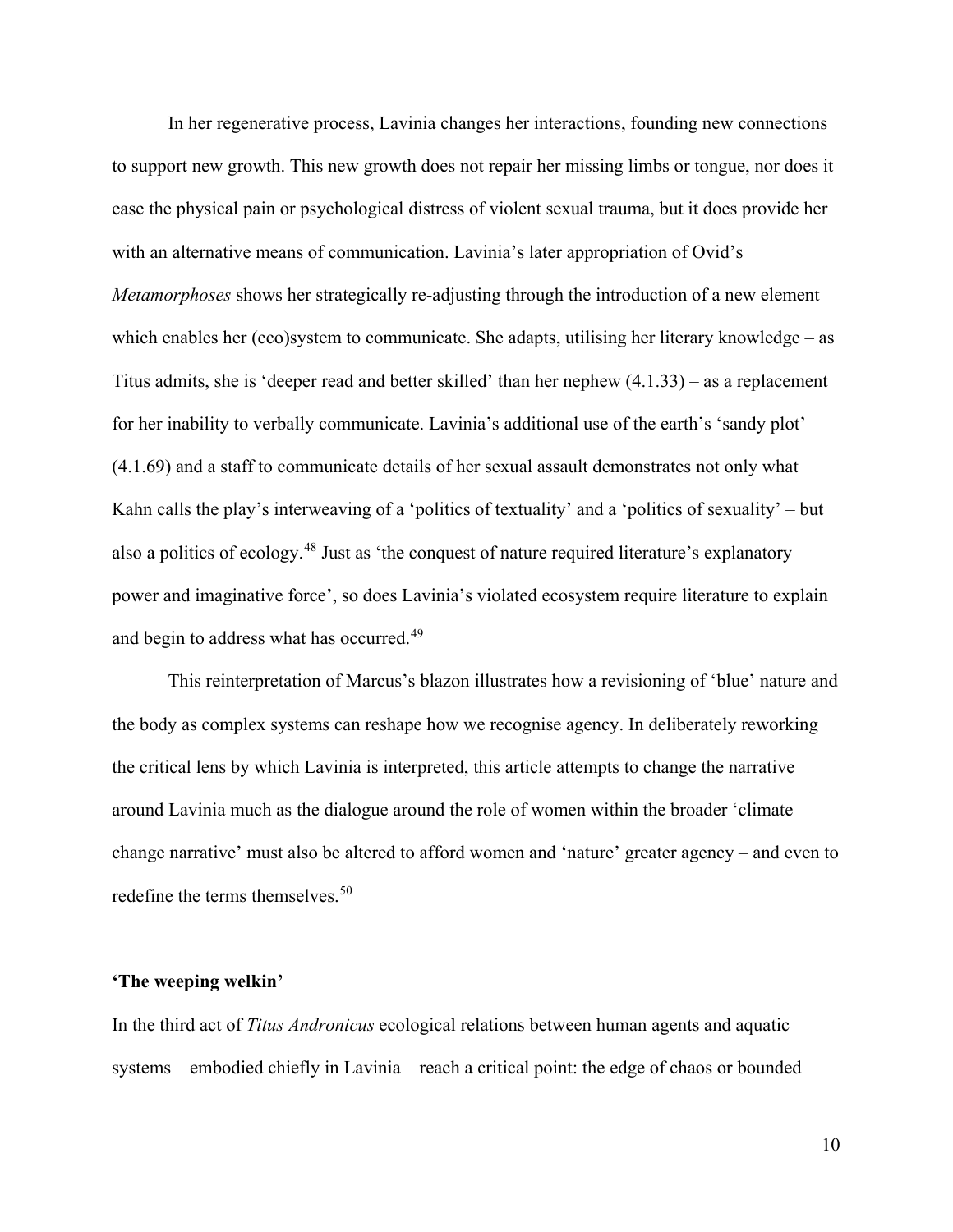<span id="page-11-1"></span><span id="page-11-0"></span>instability.<sup>[51](#page-9-7)</sup> The system achieves a heightened state of chaos in which drastic change is highly likely. The crisis resonates on both a microcosmic and macrocosmic scale: the violence done to Lavinia ripples across the play-world, becoming what the IPCC calls a 'global commons problem', where the actions of one agent affect others.<sup>[52](#page-9-8)</sup>

<span id="page-11-16"></span><span id="page-11-15"></span><span id="page-11-14"></span><span id="page-11-13"></span><span id="page-11-12"></span><span id="page-11-11"></span><span id="page-11-10"></span><span id="page-11-9"></span><span id="page-11-8"></span><span id="page-11-7"></span><span id="page-11-6"></span><span id="page-11-5"></span><span id="page-11-4"></span><span id="page-11-3"></span><span id="page-11-2"></span>Lavinia's 'natural' water resources have thus far been effectively managed. She is imagined repeatedly as a contained liquid: from Titus's cordial to the bloody river still partially controlled by 'conduits' (2.3.30). These images build to the 'storm' of tears that Marcus imagines (2.3.54), but these are no longer Lavinia's tears, they are Titus's. The damage done to Lavinia's body disrupts the play's management of water. The waters of Lavinia's system flood beyond her body and into the bodies of the Andronici, generating the potential for change in the system's macrocosmic behavioural patterns. Her physical system is no longer able (or, perhaps, willing) to function as the protective 'circling shadows'  $(2.3.19)$  that moderate its flow of water. No longer contained, Lavinia incites a deluge. The waters of her body-as-ecosystem cease to be used by others and begin to act upon others. As the epicentre of the play's aquatic discourse, she 'blind[s]'  $(2.3.52-53)$  $(2.3.52-53)$  $(2.3.52-53)$  Titus with tears and 'over-saturates the Andronici'.<sup>53</sup> The sight of the mutilated Lavinia will 'drown the fragrant meads' (2.3.54) and 'consume' (3.1.62) those around her – reversing the earlier dynamic in which *she* was the resource consumed. The world itself is transformed from a 'wilderness of tigers' (3.1.54) to a 'wilderness of sea' (3.1.95), threatening to swallow what is left of humanity in its 'brinish bowels' (3.1.98). Infected by Lavinia, Titus's rhetoric compulsively revolves around this aquatic imagery as he turns from tears, showers and snow (3.1.14; 18; 20) to the sea (3.1.69; 95) and the Nile that 'disdaineth bounds' (3.1.69–72), back to 'fresh tears' like 'honey-dew' (3.1.112–113), to the image of a fountain 'made a brine pit with our bitter tears' (3.1.130). The distinct sources of water begin to intermingle and flood the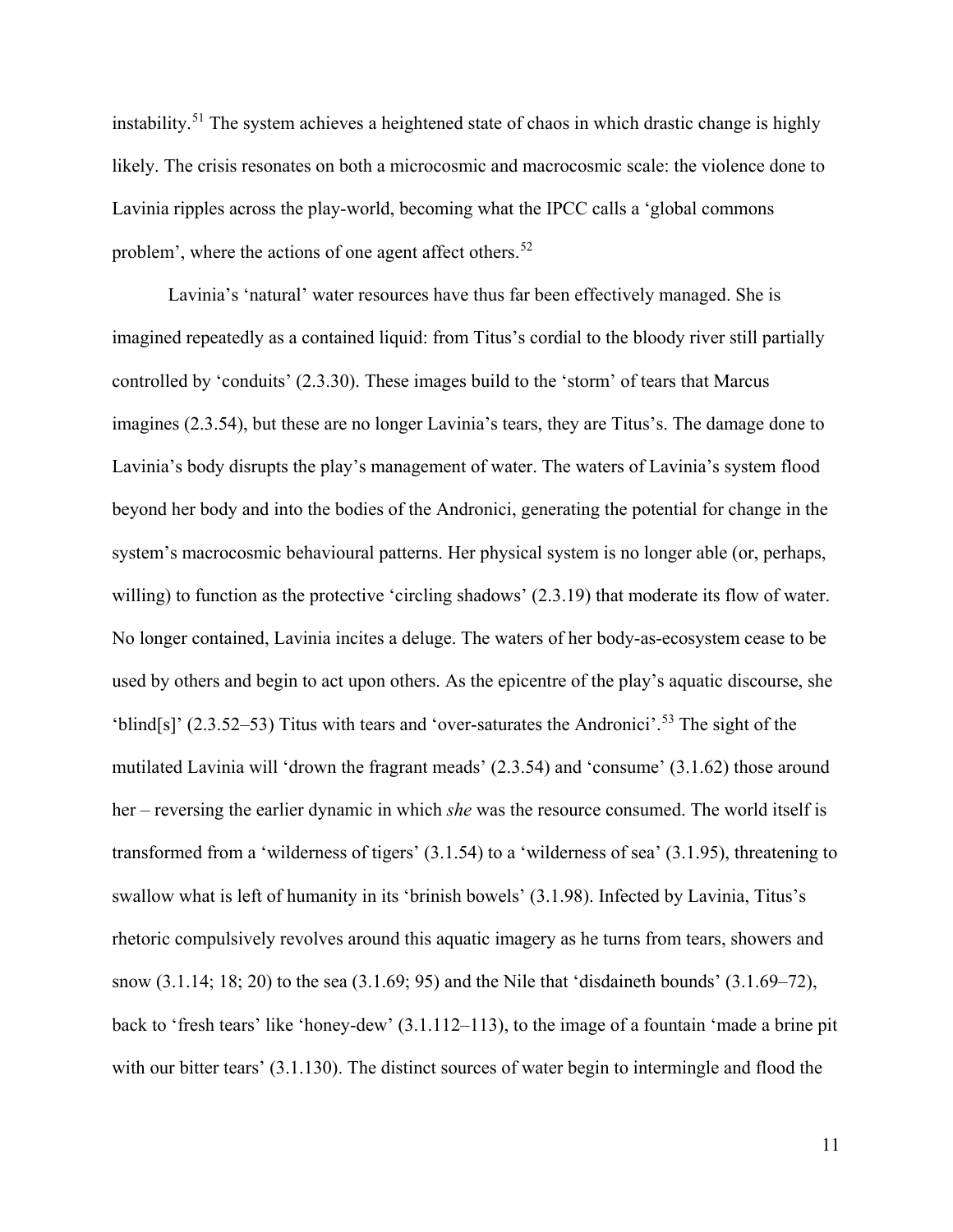imagined landscape, as the water which threatens to 'swallow' (3.1.98) Titus also threatens environmental damage to the wider ecosystem. There is nowhere for the water to run off; the Nile has flooded, the tide waxes 'wave by wave' (3.1.96), and Marcus's napkin 'cannot drink a tear of [Titus's]' (3.1.141) for it is already 'drowned' (3.1.142). With this excess supply of water, the value of the resource diminishes: it is no longer a product used to buy the empathy of the earth (3.1.14–22).

The aquatic imagery expands from the microcosmic ecosystem of Lavinia's body to the Andronici and their macrocosmic natural environment (3.1.212–214). This marks a transition in the way in which Titus configures his relationship to Lavinia, the natural world and its water resources.

When heaven doth weep, doth not the earth o'erflow? If the winds rage, doth not the sea wax mad, Threatening the welkin with his big-swollen face? And wilt thou have a reason for this coil? I am the sea. Hark how her sighs doth blow. She is the weeping welkin, I the earth. Then must my sea be moved with her sighs, Then must my earth with her continual tears Become a deluge overflowed and drowned, For why my bowels cannot hide her woes, But like a drunkard must I vomit them. (3.1.222–232)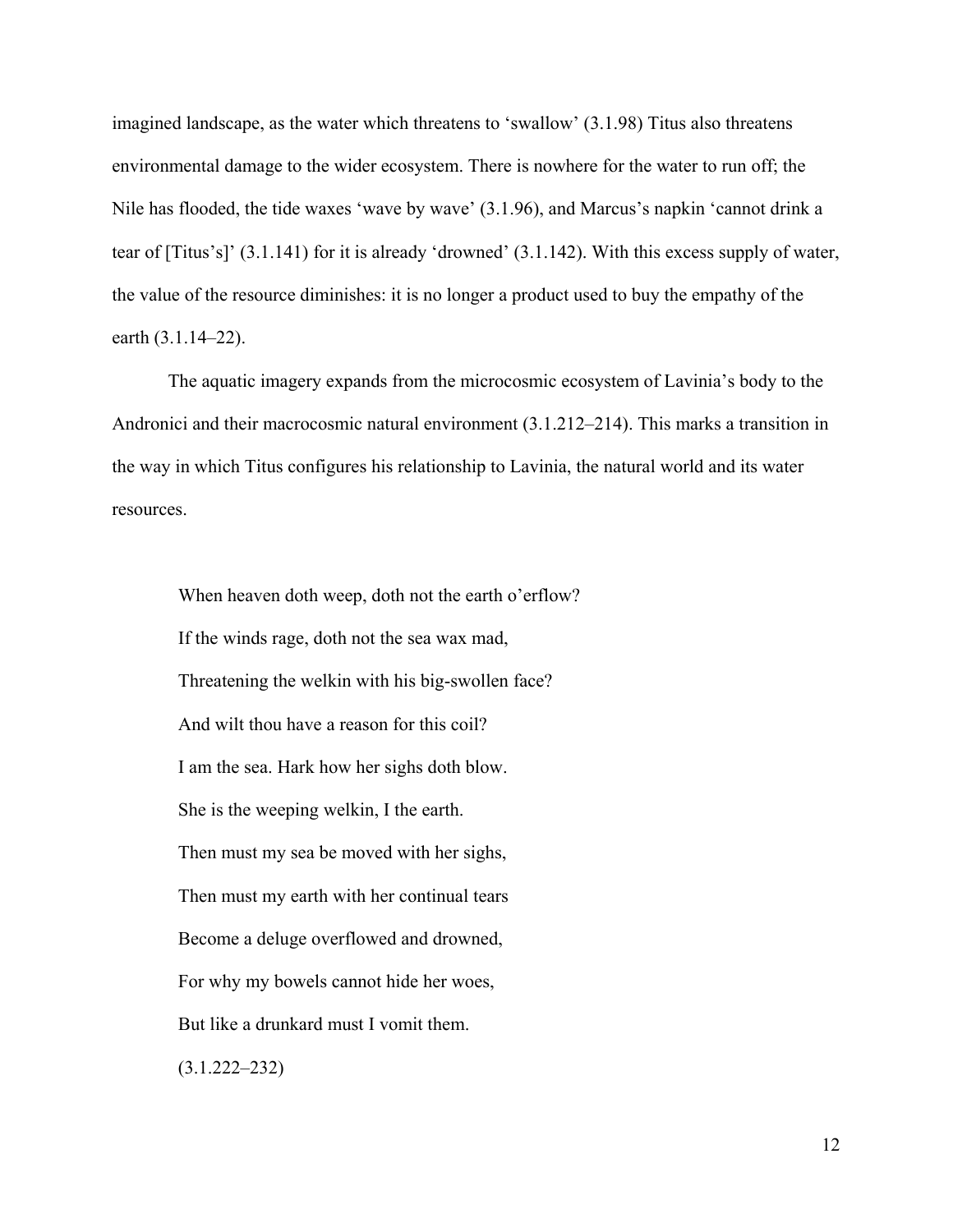Boundaries between Lavinia and Titus, and between body and environment, become increasingly ambiguous in Titus's rhetoric. Initially, the 'sighs' of the Andronici will 'breathe the welkin dim' and 'stain the sun' (3.1.212–213), but Titus's language quickly transforms Lavinia herself into 'the weeping welkin', as he announces 'I am the sea' and 'I the earth', which are 'moved', 'overflowed and drowned' by the 'continual tears' (229) of Lavinia as welkin. The repetition of third person pronouns ('her' [3.1.226, 228, 229, 231]; 'she' [3.1.227]) emphasises the pervasiveness of Lavinia's influence on Titus's 'bottomless' passions (3.1.218) and his imagined ecosystem. This reinforces that for early modern Europeans,

To report on an emotion – whether an emotion as witnessed in another person or experienced in oneself – was to describe an event occurring in nature and understandable in natural terms. … Emotions were a body's weather, its winds, and its waves.[54](#page-9-10)

The emotions in *Titus* exceed physiological 'limits' (3.1.221) in an example of what Mary Floyd-Wilson and Garrett Sullivan Jr. call 'the porousness of an early modern body that takes the environment into itself or spills out of its own bounds'.<sup>[55](#page-10-0)</sup> The aquatic imagery explicitly 'spills out' beyond the physical bodies of Lavinia and Titus, merging body, emotion and watery environment. This disruptive state of bounded instability produces new modes of interaction between self and other, body and environment. The play incorporates (in one scene) all four models of Floyd-Wilson and Sullivan Jr.'s 'taxonomy of ecological relations', designed to understand the 'complexity of the early modern somatic ecology'. [56](#page-10-1) The first model of similitude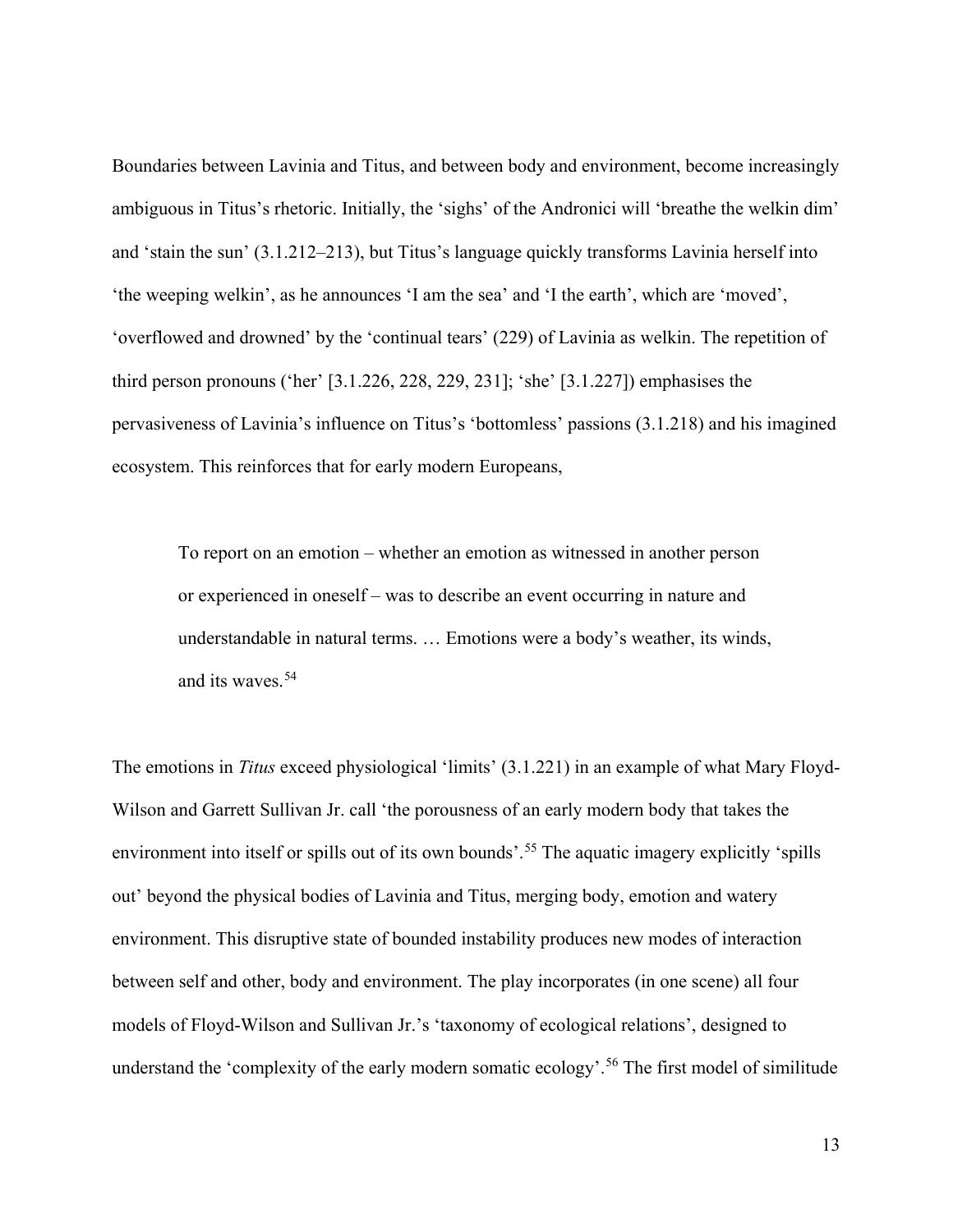is exemplified in the comparisons of Lavinia's body to water, flora and fauna – 'fresh tears' stand on her cheeks 'as doth the honey-dew / Upon a gathered lily almost withered' (3.1.112– 114; see also 3.1.86–87, 90–91). However, the play immediately turns to an 'exchange model', when 'emphasis is placed upon that which crosses the threshold of the body' through the image of a drunkard forced to 'vomit' Lavinia's excess woes (3.1.232), as 'fluids are taken in and expelled'.[57](#page-10-2) The third type of ecological relation, the counteractive model in which the body is understood 'in opposition or through resistance to the environment', is made explicit when Titus imagines himself as

# one upon a rock,

Environed with a wilderness of sea, Who marks the waxing tide grow wave by wave, Expecting ever when some envious surge Will in his brinish bowels swallow him. (3.1.94–98)

The imagined 'surge' waiting to consume Titus perfectly embodies a 'fundamentally oppositional' transaction between body and environment.<sup>[58](#page-10-3)</sup> Yet, in a further complication, the image shifts almost immediately from Titus as the victim swallowed by the 'brinish bowels' of the wild sea, to Titus himself as the one who will swallow and purge the overflowing waters (3.1.230–234). Over the course of one scene, *Titus* illustrates the instability and mutability of ecological relations between 'human' and 'blue' nature.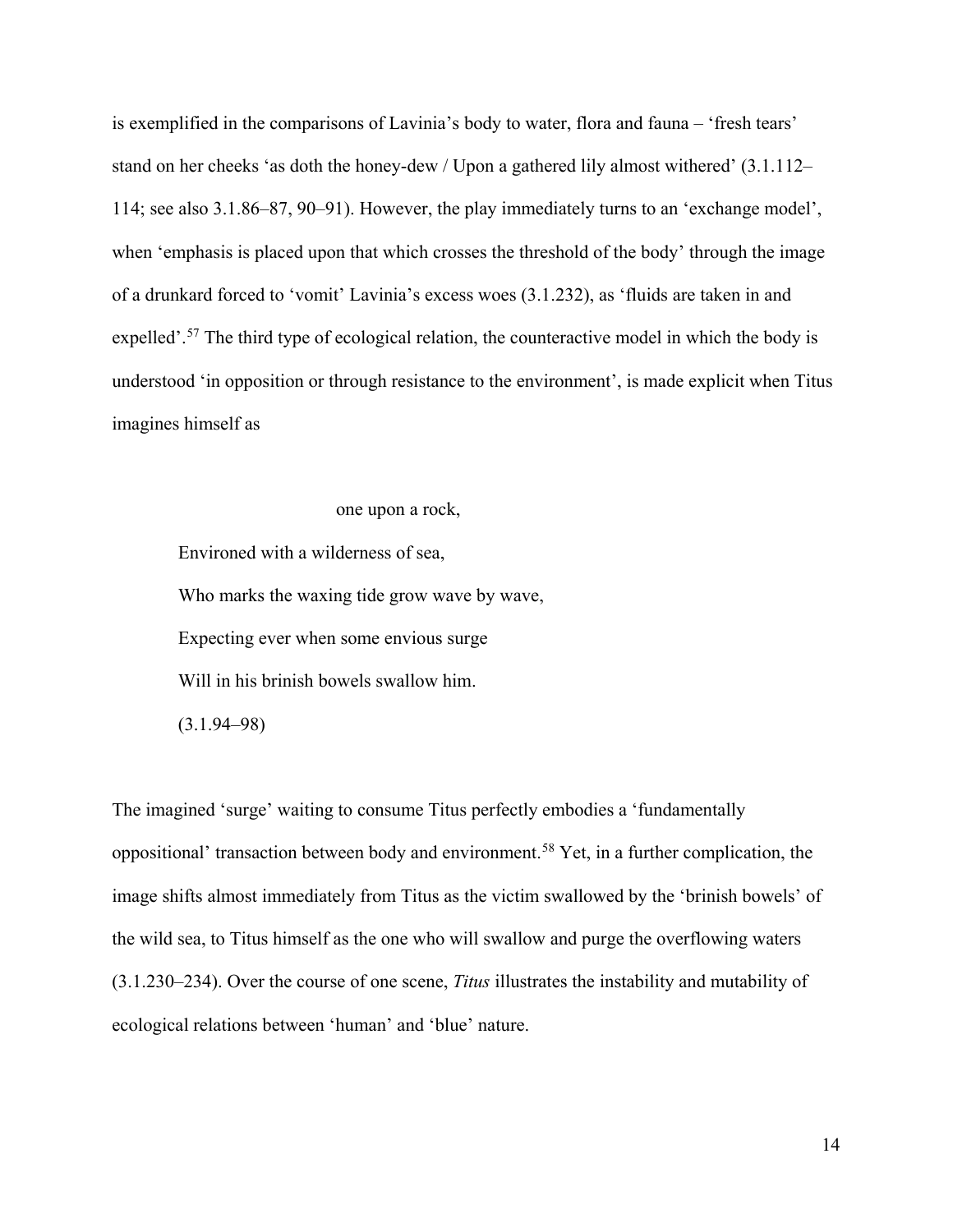The image of Titus as 'sea' and 'earth' to Lavinia's 'weeping welkin' (3.1.227) disperses agency across the imagined environment, and so embodies a fourth model of dispersion or distribution, in which 'not only is subjectivity distributed across bodies and environment, but the environment itself can also be seen as exercising the kind of agency usually limited to the subject'.<sup>[59](#page-10-4)</sup> This model is complexivist in its recognition of distributed agency (located not in one individual but across a system). Lavinia's aquatic imagery bleeds beyond the boundaries of her character, seeping into Titus and proliferating across the play, engendering an extended aquatic metaphor by which the Andronici imagine themselves and their relation to others. Change in one agent causes change in another, a phenomenon which Titus expresses as a compulsion in his repetition of 'must': Titus's sea 'must' be moved by Lavinia's sighs (3.1.228), his earth 'must' be drowned by her tears (3.1.229), he 'must' vomit her excess woes (3.1.232). In this way, boundaries between human and nonhuman parts become less sturdy as interactions are privileged over isolated elements. The individual is no longer seen as 'autonomous and bounded' and agency is located not in actors but in interactions.<sup>[60](#page-10-5)</sup> With agency distributed across an aquatic ecosystem comprising bodies, earth, sky and waters, the 'artificial' distinction between the earth's animate and inanimate parts must be reimagined.<sup>[61](#page-10-6)</sup> This invites us to imagine 'what agency would look like in an other-than-human sense'; agency 'without a subject, actions without actors', and 'matter as activity rather than passive substance'.<sup>[62](#page-10-7)</sup>

The play's distribution of agency across the aquatic ecosystem is framed as a rejection of 'reason' by Marcus (3.1.219, 220, 225) when he critiques Titus's invocation of the elements and begs him to 'speak with possibility' (3.1.215). But in a distributed model of ecological relations where the environment and humans share agency, 'speech is no longer a specifically human property'.[63](#page-10-8) In the words of Latour: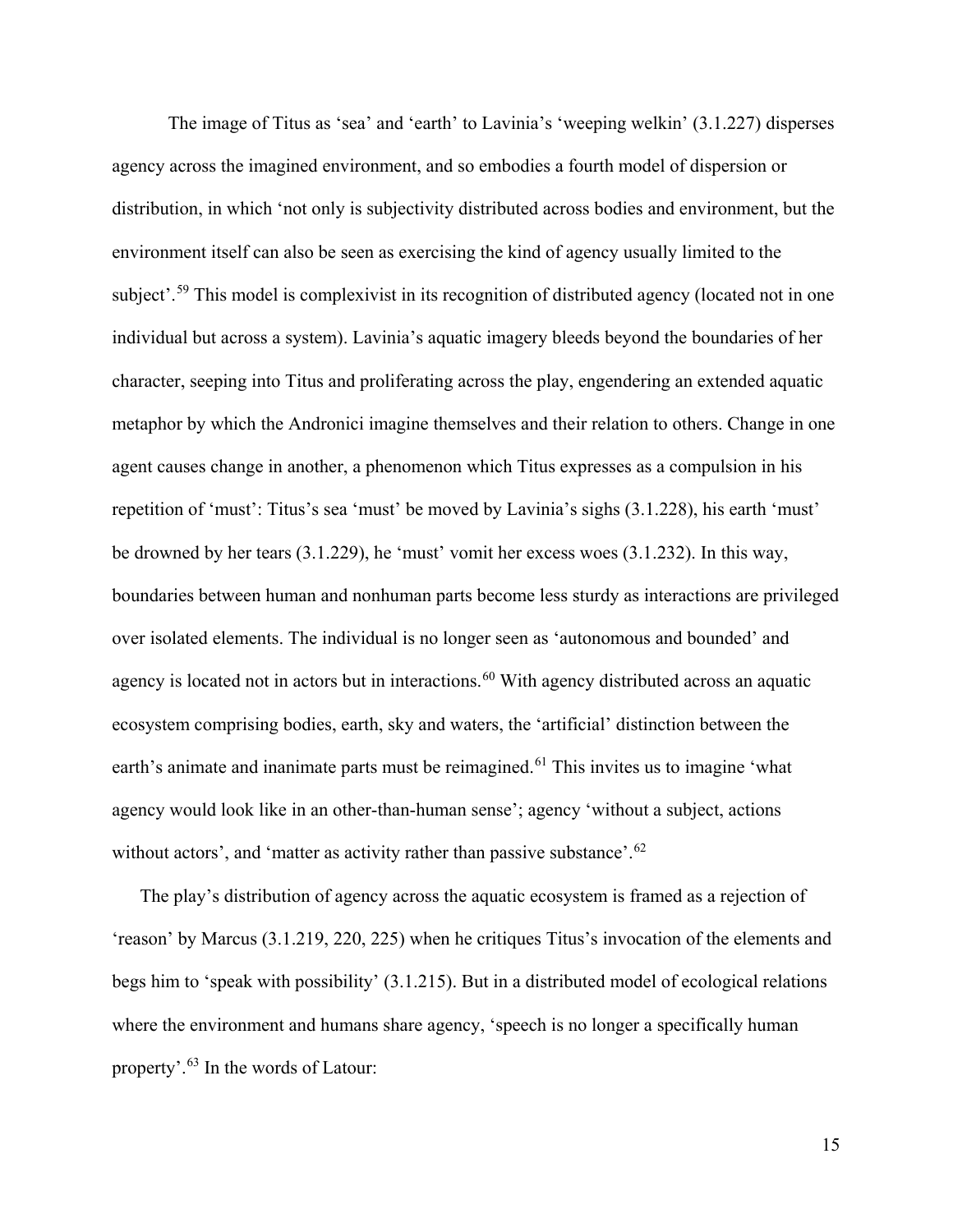To limit the discussion to humans, their interests, their subjectivities, and their rights, will appear as strange a few years from now as having denied the right to vote of slaves, poor people, or women. To use the notion of discussion while limiting it to humans alone, without noticing that there are millions of subtle mechanisms capable of adding new voices to the chorus, would be to allow prejudice to deprive us of the formidable power of the sciences.<sup>[64](#page-10-9)</sup>

This applies to Lavinia as it does to the play's aquatic ecosystems: Lavinia, frequently imagined as a nonhuman animal or water resource, is made voiceless, and thus – like Latour's concept of nonhumans – requires a prosthesis to 'participate in the discussions of humans'.<sup>[65](#page-10-10)</sup> One such speech prosthesis is the play's aquatic imagery; excess water is utilised to express the full extent of Lavinia's trauma – the violence done to her has 'overflowed and drowned' her family (3.1.230). [66](#page-10-11) But if aquatic imagery speaks for Lavinia, what is to say that she is not also speaking on its behalf? Lavinia's expression of tears and liquids, mill water and honey, rivers, weeping welkins and oceans, may in fact be imagined as the deeper nonhuman speech (in Latour's use of the term) of the aquatic systems whose images fuel the play. Just as Lavinia uses Ovid's *Metamorphoses* to communicate*,* Shakespeare's sea stories 'can help unfold the rich and strange history of our imagined relationship with the biggest thing on our planet'.<sup>[67](#page-10-12)</sup> In this way, Shakespeare can be drawn in as a spokesperson – and his plays and characters as speech prostheses – for the ocean.

*Titus* presents a failure of the containment and control model of ecological relations; its deluge cannot be contained by tradition or ritual (Act One), violent force (Act Two), or even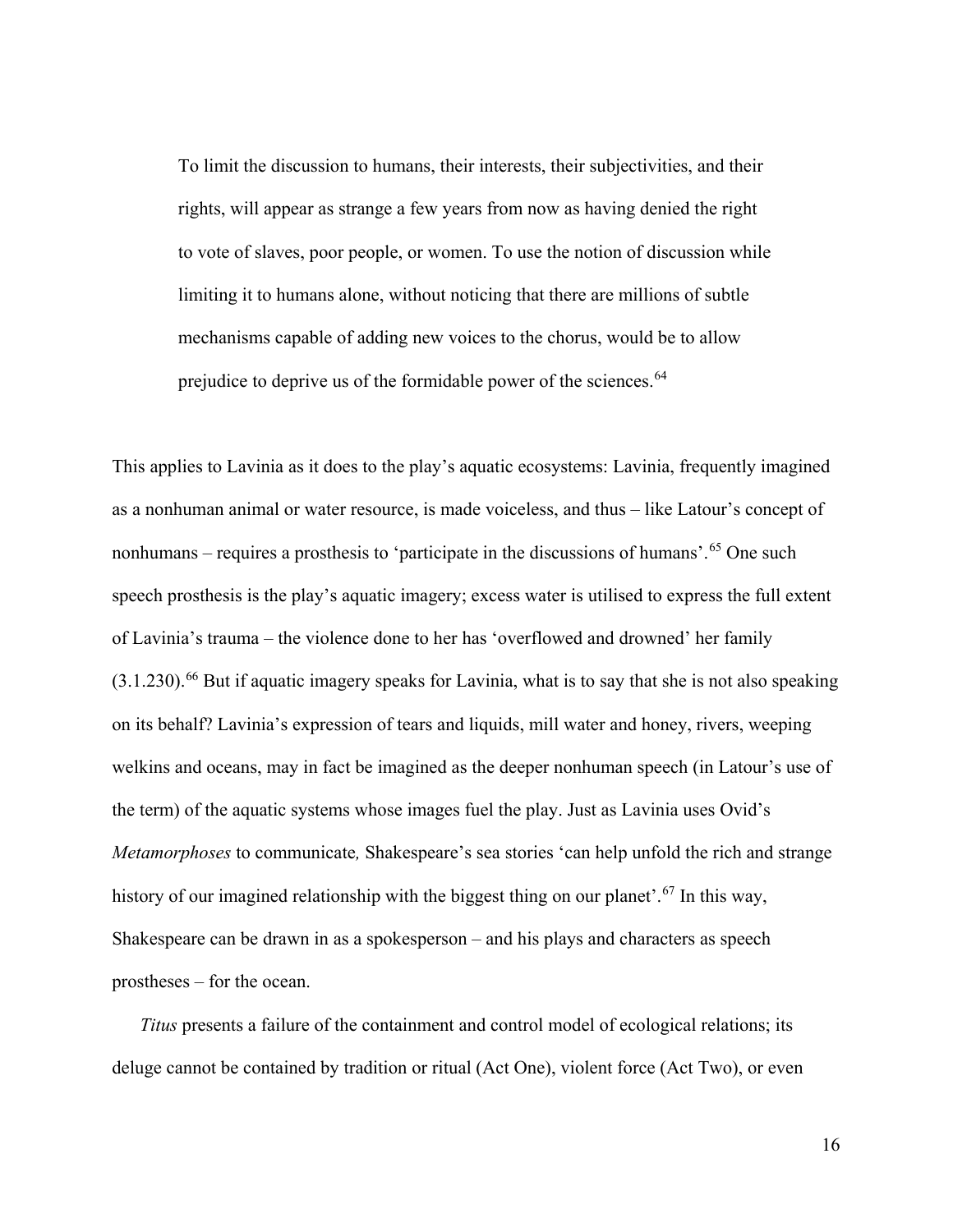reason (Act Three). The play experiments with a range of models until it arrives at a climactic and chaotic moment in which human–environmental boundaries are challenged and there is potential to recognise agency across the human and nonhuman divide. At this tipping point of bounded instability, the world of *Titus* could embrace a distributed model of ecological relations, or regress to established, damaging ecological patterns. *Titus Andronicus* does the latter.

# **'Frozen water'**

When the heads of Martius and Quintus are shown to the remaining Andronici (3.1.234.1), the play's excess water is replaced by a sudden freeze; the imagery transitions sharply to the containment of water. Marcus calls for hot Etna to 'cool' (3.1.242); Lavinia's kiss is 'comfortless / As frozen water'  $(3.1.251-252)$ ; the family are 'struck pale and bloodless ... / like a stony image, cold and numb' (3.1.258–259). Although Marcus calls for another 'storm', Titus is now 'still' (3.1.264) with 'not another tear to shed' (3.1.267). Lavinia's tears and the excess water she stimulates are rejected. Titus no longer encourages Lavinia as the 'weeping welkin' (3.1.227) but recommends she control her tears by creating a 'hole' to 'drown' her heart (3.2.17–20). His advice for his crying grandson Lucius is similar: 'Peace, tender sapling, thou art made of tears, / And tears will quickly melt thy life away' (3.2.50–51). In recruiting Lavinia to 'receive the blood' (5.2.197; 5.2.183) of her rapists, Titus again understands fluids as something to be contained and consumed, and Lavinia as the means by which to do so. Titus's attitude has turned 'ecophobic', as his 'subsequent view of nature endorses separation'.<sup>[68](#page-10-13)</sup> Titus embodies a regression to a counteractive, oppositional model of ecological relations.

However, there is a critical distinction in the containment model of water resources at this point: Lavinia's resources are not used for consumption by others – they are internalised. Her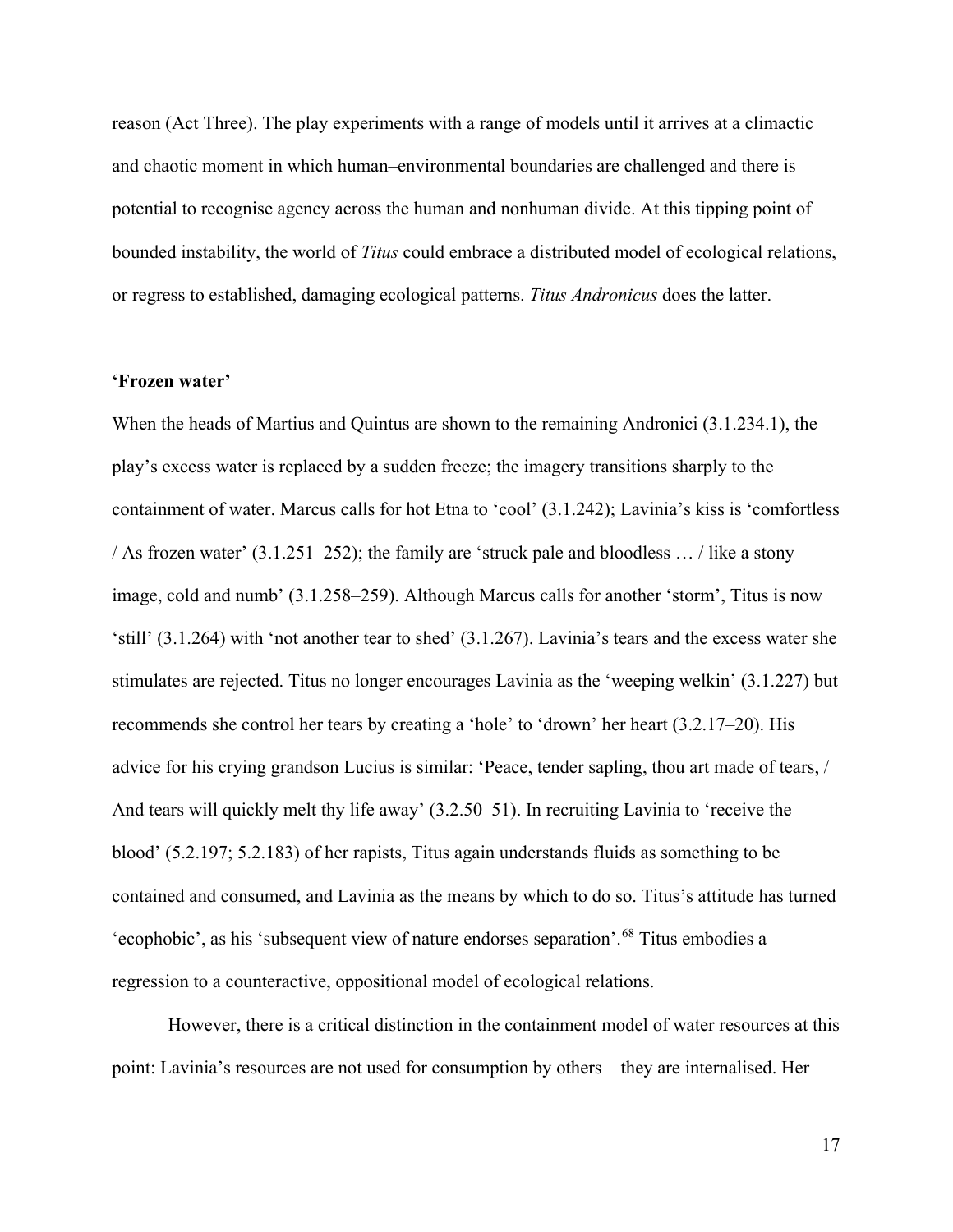father suggests that to still her 'outrageous' heartbeat (3.2.13), she should pierce a hole against her heart,

That all the tears that thy poor eyes let fall May run into that sink and, soaking in, Drown the lamenting fool in sea-salt tears.  $(3.2.18-20)$ 

Having lost the use of her hands, Lavinia's production of liquids is envisaged as an alternative means of agency. She also retains control: it is Lavinia who is imagined as creating the hole, and directing the tears to drown her heart; and shortly after, she indicates of her own volition (presuming Titus's interpretation of her signs is accurate) to drink 'no other drink but tears' (3.2.37). Again, her body produces consumable liquids; the vocabulary – 'brewed' and 'mashed' (3.2.38) – invokes the process of tea-making (3.2.38n). However, Lavinia's production of liquid is no longer depicted as supplying others; it is reabsorbed by her own body. Her tears are a means of violence against herself. This blurs two models of Lavinia's aquatic imagery: her body as a producer (and container) of liquids for consumption, and her body as an agent capable of inciting floods. But there is no longer an imagined world to feed or flood. Faced with the reality that there is no external nature to act 'as a standard, a foil, a reserve, a resource, and a public dumping ground', the play-world's ecology leads Lavinia to '*internalize* the environment'.[69](#page-10-14) This implies an awareness that if 'the Earth itself is the collective organism then there is no surrounding region (that is, environment) to speak of  $1.70$  $1.70$  For Egan, such a realisation is ecologically beneficial: agency is redistributed across humans and nonhumans. In Latour's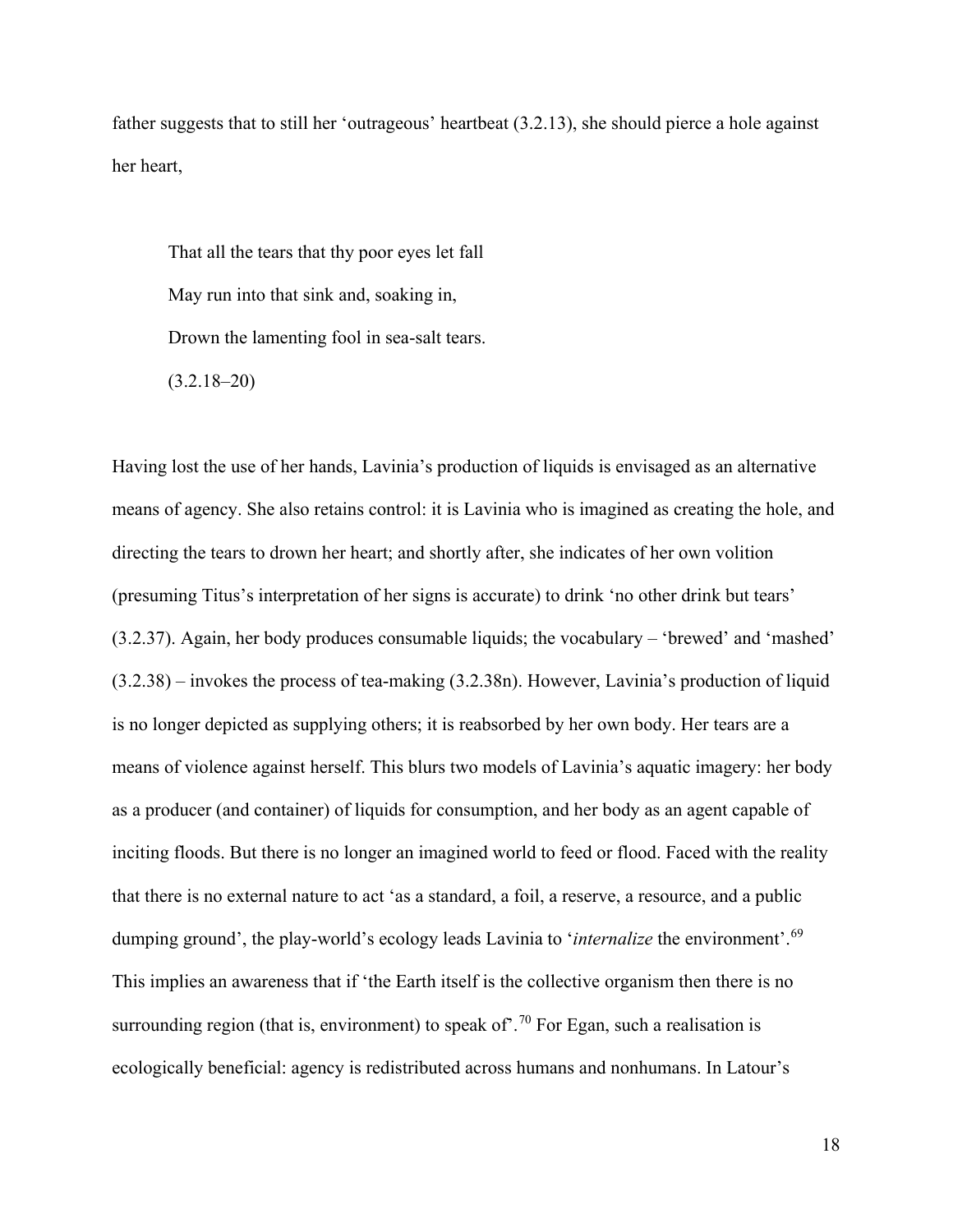words, 'there is *no more environment*, no zone of reality in which we could casually rid ourselves of the consequences of human political, industrial, and economic life'.<sup>[71](#page-11-0)</sup> Lavinia's internalisation of her own aquatic resources collapses producer and consumer, human and nonhuman, civilisation and environment.

Lavinia's agency – distributed across the play's aquatic imagery – endures beyond her death, permeating the final scenes of *Titus*. The aquatic ecosystem functions as a 'social actor' and spokesperson which enables Lavinia to haunt the play's conclusion.<sup>[72](#page-11-1)</sup> At Lavinia's death, it is the tears that she engenders which are assigned blame. When Saturninus demands, 'What hast thou done, unnatural and unkind?' (5.3.47), Titus answers: 'Killed her for whom my tears have made me blind' (5.3.48). While Saturninus explicitly identifies her death as 'unnatural' (5.3.47), for Titus, it is Lavinia's very relationship to the natural system that makes her death necessary: her excessive production of water is causally linked to her death. Her excess water also instigates significant changes in the political systems of *Titus*, playing a key role in Lucius's alliance with the Goths: when Lucius is banished 'weeping' from Rome (5.3.104), the Goths 'drowned their enmity in my [Lucius's] true tears / And oped their arms to embrace me as a friend' (5.3.106– 107). The play-world's aquatic imagery produces an unexpected, emergent result in its political system: an unheralded alliance between Lucius and the Goths. Lucius also reaffirms the predominance of aquatic imagery in the play's final moments: assuming Lavinia's earlier role (1.1.163–165), he says 'nature puts me to a heavy task' (5.3.149), shedding 'obsequious tears' (5.3.151) and 'sorrowful drops' (5.3.153) on Titus's body. Lucius encourages his son to follow this pattern of behaviour: 'learn of us / To melt in showers' (5.3.159–160). The boy finds himself overcome with water: 'I cannot speak to him for weeping, / My tears will choke me if I ope my mouth' (5.3.173–174). Marcus experiences the same phenomenon: 'floods of tears will drown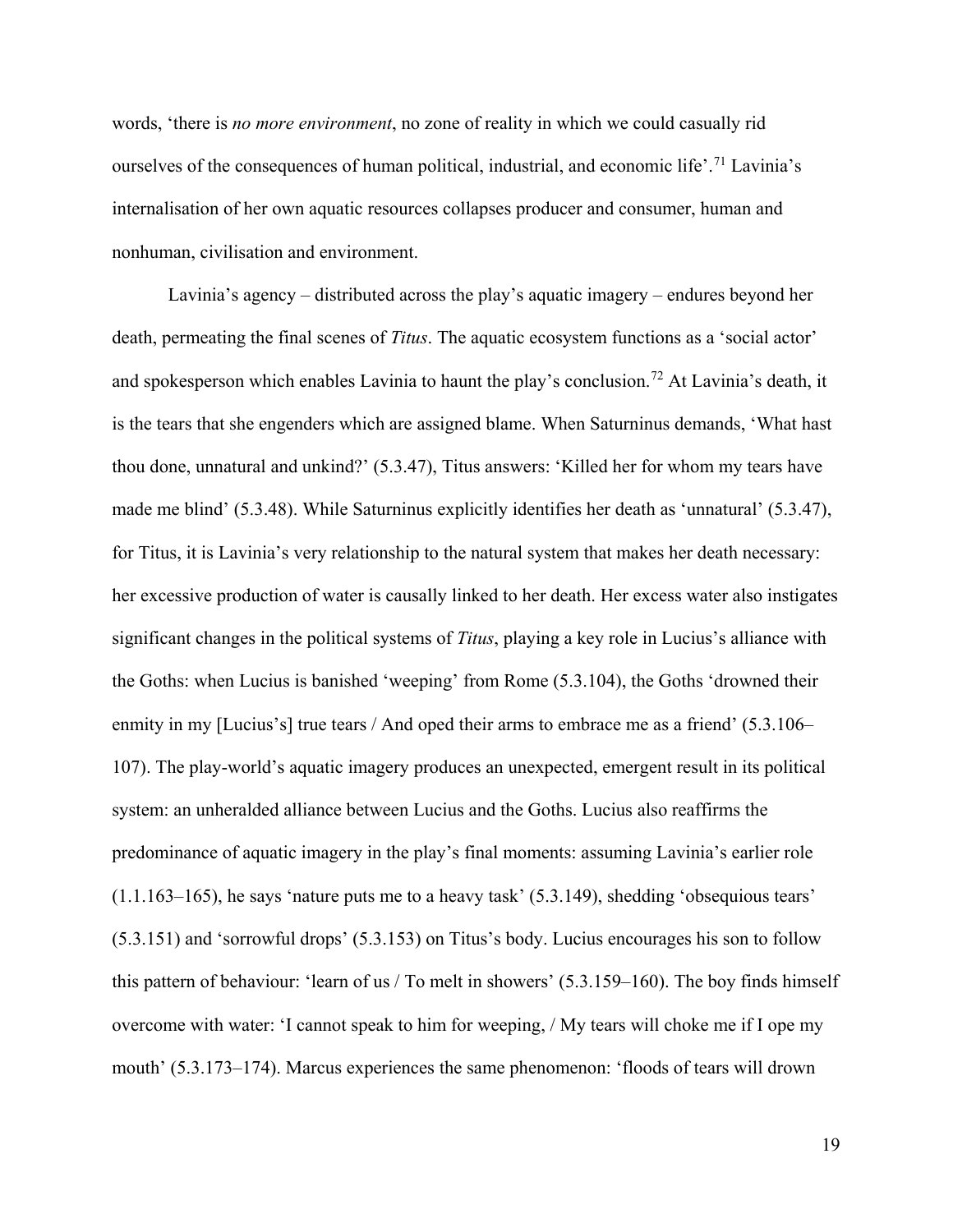my oratory' (5.3.89). *Titus*'s excessive aquatic imagery – which provides a speech prosthesis for Lavinia – continues to affect the voices of other characters in its permeation of the play's language after her death.

While the play flirts with the potential for Lucius to embrace Lavinia's aquatic imagery (and the distributed model of ecological relations it implies), Lucius ultimately resurrects the oppositional, ecophobic patterns established by his father. He shows no 'investment in expunging the notion that humans exist apart from other life forms'.<sup>[73](#page-11-2)</sup> His final acts move decisively away from the blue towards the green, as nature is invoked punitively yet passively as a vehicle of punishment in the executions of Aaron and Tamora, the former buried in the earth and the latter left for the birds (5.3.178–182; 194–199). Vernon Guy Dickson believes that Lucius's final actions 'raise significant questions about the future of Rome and the precedents he is reiterating'.<sup>[74](#page-11-3)</sup> Helga L. Duncan's argument supports this reading, as she observes that 'Lucius defines Roman sacred space according to the inflexible spatial logic of his father'. [75](#page-11-4) In her reading, the play shows us a world 'in which the old sacred geography is outmoded and irrecoverable and a new one not yet available'. [76](#page-11-5) Lucius, and thus the play's conclusion, model the failed ecological movements that Latour describes as having 'sought to position themselves on the political chessboard without redrawing its squares, without redefining the rules of the game, without redesigning the pawns'.<sup>[77](#page-11-6)</sup> Lucius fails to understand that nature is not a 'sphere of reality but the result of a political division' which separates beings into 'humans and nonhumans, objects and subjects' and designates their type of power and ability to speak.[78](#page-11-7) The play reverts to imagining its characters as consumable natural resources: where initially Lavinia was the corn to be 'thrash[ed]' (2.2.123), by the end of the play all of Rome is 'scattered corn' (5.3.70). In a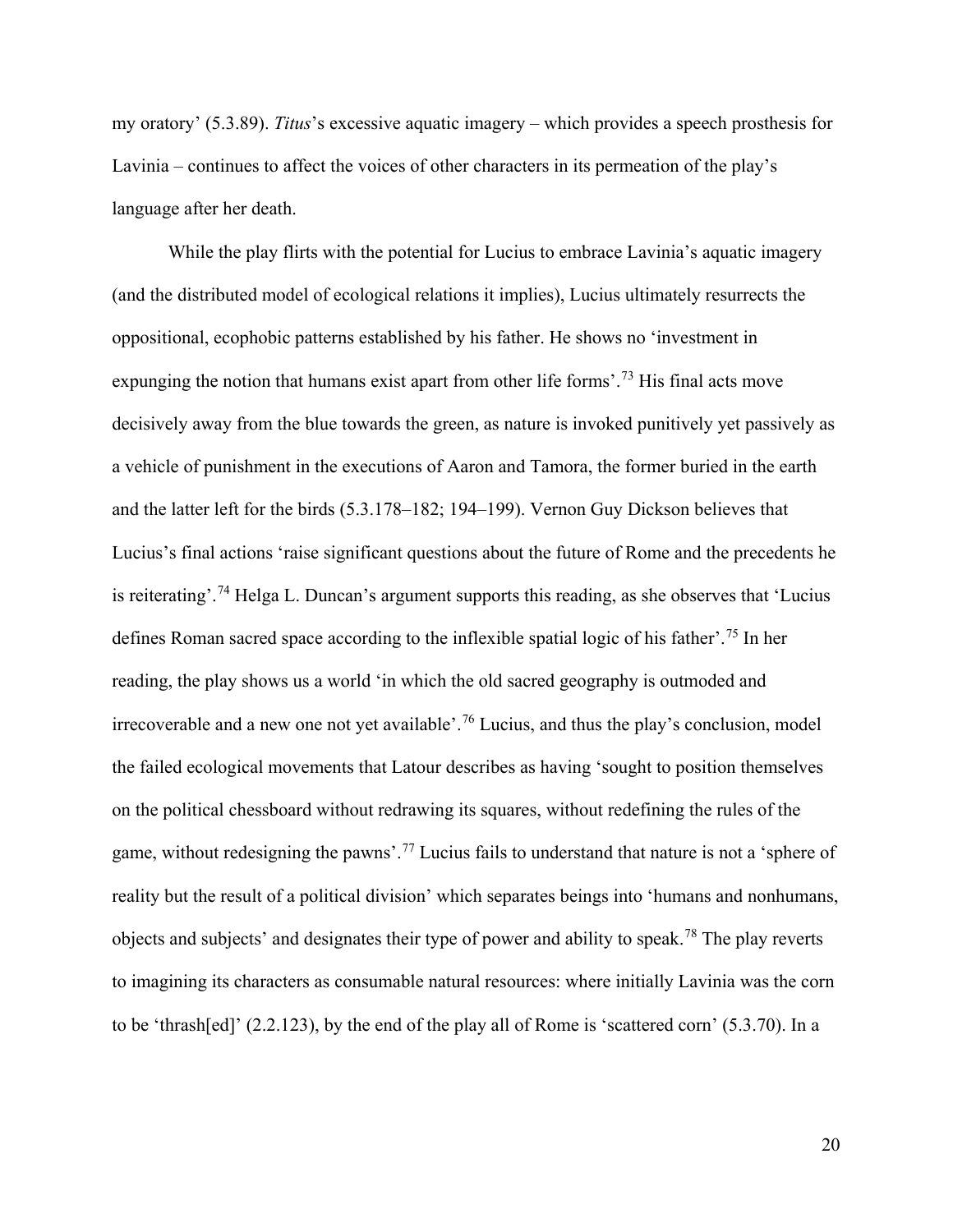play so concerned with imitation, emulation and patterning, humankind and nature finally mirror each other in their utter lack of empathy.

*Titus* thus fails to support the model of ecological relations suggested in Lavinia's integration of the aquatic and human, the literary and the natural. The play does not 'intimate a new world order' – as Elizabeth D. Gruber argues – so much as desperately illustrate the *need* for a new world order to be found.[79](#page-11-8) Latour comments that it is not enough to simply bring '"man and nature" together in order to resolve ecological crises'.<sup>[80](#page-11-9)</sup> As Greg Garrard remarks: 'if our existing conceptions of "nature" could really do the aesthetico-political duty required of them, they would be doing it already'.<sup>[81](#page-11-10)</sup> Naomi Klein makes a similar call in her argument that 'we need to think differently, radically differently'.<sup>[82](#page-11-11)</sup> Gregory Bateson believes that 'the most important task today is, perhaps, to learn to think in the new way'.<sup>[83](#page-11-12)</sup> Egan reiterates this, arguing that 'new ways of thinking about humankind's relations with the Earth' are urgently needed, and that disrupting 'still-persisting habits of thought' about this relationship 'is the most important intellectual project for the twenty-first century'. [84](#page-11-13)

Yet despite *Titus*'s final reversion to an oppositional model of ecological relations, Lavinia's aquatic imagery remains a persistent, subversive element pervading the play's discourse well after her death. It briefly imagines how we may rework our understanding of the relationships between women, ecosystems and their water resources, and the concept of agency itself.

#### **Conclusion**

Through the aquatic imagery generated by and around Lavinia, she is reinterpreted as an active and independent complex ecosystem capable of regenerating, and one also capable of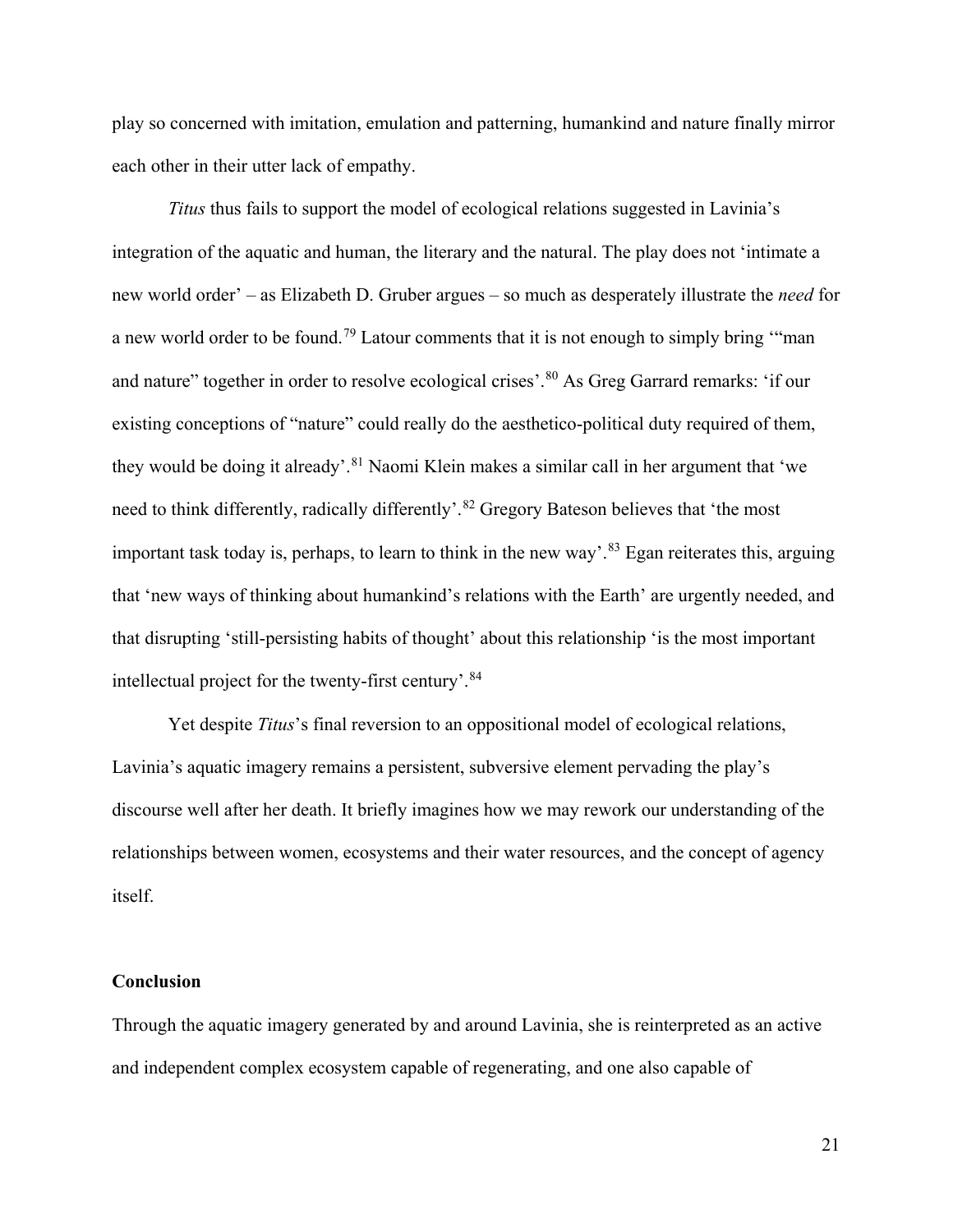communicating through the adoption of speech prostheses and spokespersons – namely, through the same aquatic imagery that is utilised in the narrative to attempt to contain and commodify her. Lavinia's movement through the play not only demonstrates that she is central to the construction of the relationship between the cultural and natural worlds, but also illustrates how through her suffering, she begins to generate alternative modes of interacting with the systems she inhabits and new ways of recognising agency. Lavinia thus sparks a dialogue around how we might attribute agency to nonhuman parts of the systems we engage with and are embedded within.

The limitations of existing models for conceptualising human–environment relations – and the difficulty of generating alternatives – are made plain both in *Titus*'s failure to achieve a successful pattern of ecological relations, and in our own contemporary public discourse around anthropogenic climate change. A new vocabulary is required to imagine the relationship between nature and humanity, as Latour attempts to create by 'put[ting] an end to the anthropomorphism of the object-subject division' through 'sharing the competencies of speech, association, and reality among humans and nonhumans'.<sup>[85](#page-11-14)</sup> This new vocabulary should upend previous definitions of 'nature' and understandings of 'agency': Yaeger suggests that oceans should be endowed with 'standing', and in the complexities which this concept adumbrates, not only will science and law prove crucial, 'but literary know-how could also matter'.<sup>[86](#page-11-15)</sup> We could take a leaf from Lavinia's book and experiment with new ways of acting, being and communicating, to avoid repeating patterns which complexity theory refers to as dominant system 'attractors', states or modes of behaviour that the system prefers and towards which the system 'converges over time'. [87](#page-11-16) *Titus* illustrates the power of dominant attractors and the difficulty of transitioning to alternative modes of behaviour.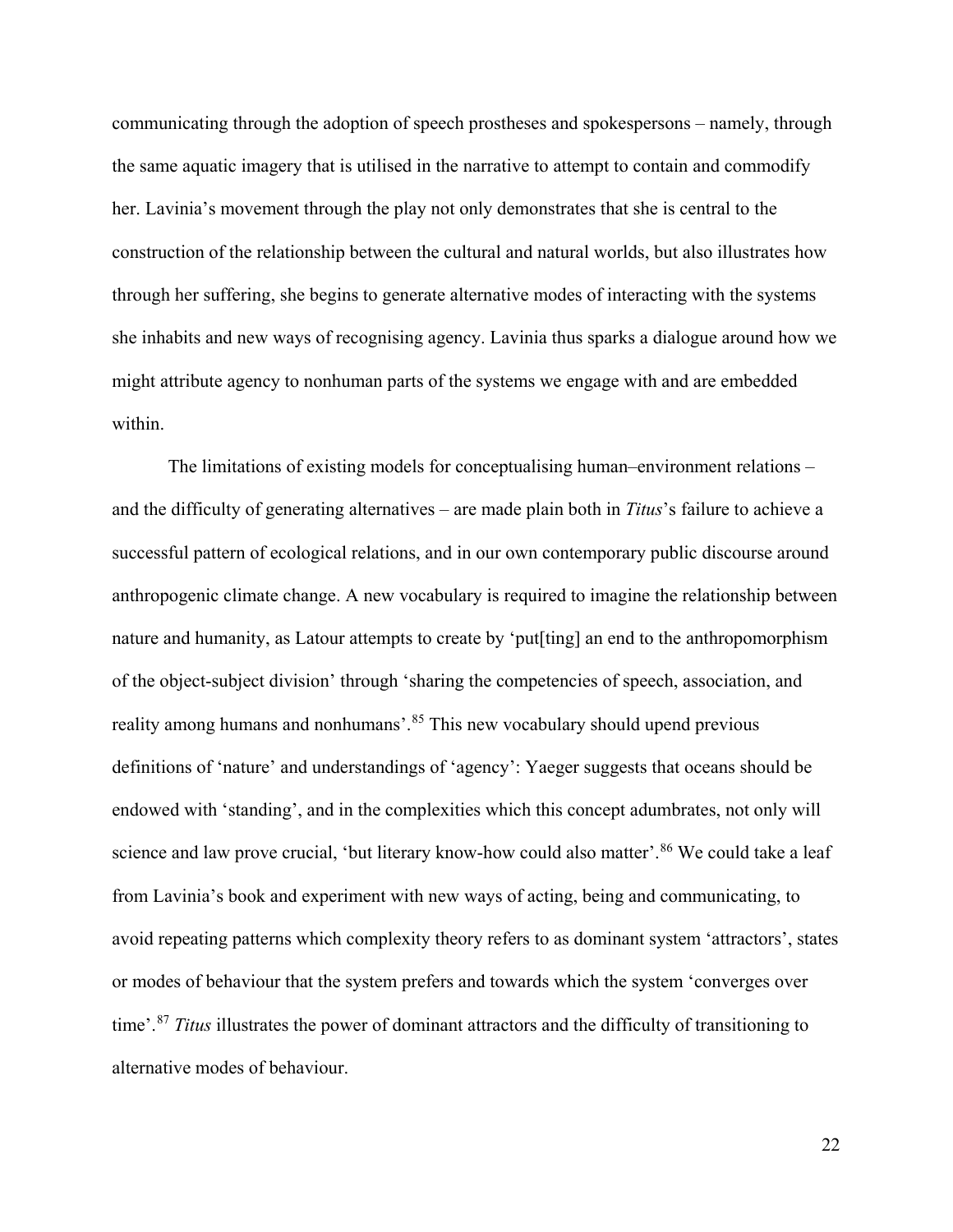A new vocabulary is modelled in this article by 'reviving' Lavinia, who offers a prototype – framed via an ecocritical complexivist lens – of the body as an ecosystem which can voice and be voiced by nonhuman (and here aquatic) elements. This recognises Lavinia's pervasive aquatic imagery and its distribution across *Titus Andronicus.*

**Claire Hansen** is a Lecturer in English and Writing at James Cook University and a researcher on the Shakespeare Reloaded project. Her book, *Shakespeare and Complexity Theory*, was published by Routledge in 2017. Claire has previously taught at the University of Sydney, University of Wollongong and University of New England. Her research interests include early modern drama and literature, pedagogy, place-based learning, complexity theory, and ecocriticism.

# **Notes**

 $\overline{a}$ 

1. Lynne Bruckner, 'Teaching Shakespeare in the Ecotone', in *Ecocritical Shakespeare*, ed. Lynne Bruckner and Dan Brayton (Farnham and Burlington: Ashgate, 2011), 223–238, here 228. 2. Gary Taylor notes that *Titus Andronicus* is 'now accepted as collaborative by all the leading attribution specialists'. Gary Taylor, 'Why Did Shakespeare Collaborate?', *Shakespeare Survey* 67 (2014), 1–17, here 1. It has also been suggested that Thomas Middleton 'probably' wrote the 'fly scene' (3.2) for a 'posthumous theatrical revival'. See Gary Taylor, John Jowett, Terri Bourus and Gabriel Egan, eds, *The New Oxford Shakespeare* (Oxford: Oxford University Press, 2016), 186.

3. Jonathan Bate, ed., *Titus Andronicus* (London: Bloomsbury Arden Shakespeare, 2018),

1.1.162n. All subsequent references to this edition will be incorporated in the body of the article.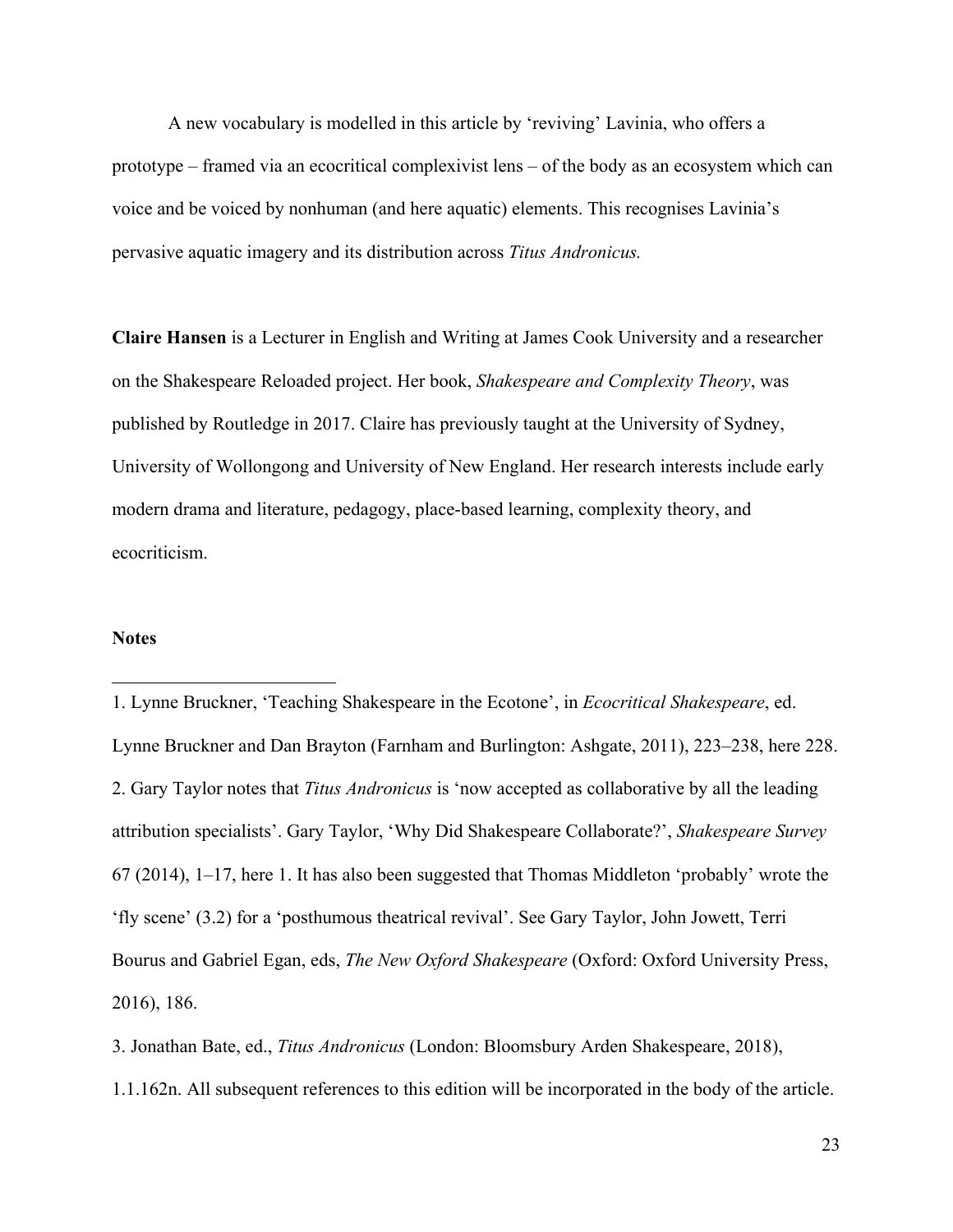Edward Plough, '*Titus Andronicus* Underwater', in *News from the Raven: Essays from Sam Houston State University on Medieval and Renaissance Thought*, ed. Darci N. Hill (Newcastle upon Tyne: Cambridge Scholars Publishing, 2014), 144–152, here 144.

4. Gabriel Egan, *Shakespeare and Ecocritical Theory* (London and New York: Bloomsbury Arden Shakespeare, 2015), 33. For more on the 'blue humanities', see the work of Steve Mentz, including, most recently: Steve Mentz, 'Shakespeare and the Blue Humanities', *SEL Studies in English Literature 1500-1900* 59, no. 2 (2019), 383-392.

5. Dan Brayton, *Shakespeare's Ocean: An Ecocritical Exploration* (Charlottesville and London: University of Virginia Press, 2012), 4. Since this article went to press, the significance of the ocean and 'blue' ecocriticism in Shakespeare studies has received further critical attention, as evidenced in the recent 'cluster of essays grouped under the title "Shakespeare's Waters"'. Logan D. Browning, 'Introduction: Shakespeare's Waters.' *Studies in English Literature, 1500- 1900* 59, no. 2 (2019), 325–327, here 325.

6. Egan, *Shakespeare and Ecocritical Theory*, 21.

 $\overline{a}$ 

7. Rebecca Ann Bach, '*Ecocriticism and Shakespeare: Reading Ecophobia* by Simon C. Estok and *Ecocritical Shakespeare* ed. by Dan Brayton and Lynne Bruckner (Review)', *Shakespeare Quarterly* 64, no. 1 (2013), 110–113, here 112–113. See also Simon C. Estok, 'Afterword: Ecocriticism on the Lip of a Lion', in Bruckner and Brayton, *Ecocritical Shakespeare*, 239–246, here 239; Julian Yates and Garrett Sullivan, 'Introduction', *Shakespeare Studies* 39 (2011), 23– 31, here 25; and Lynne Bruckner and Dan Brayton, 'Introduction: Warbling Intruders', in Bruckner and Brayton, *Ecocritical Shakespeare*, 1–9, here 2.

8. 'IPCC, 2014: Summary for Policymakers - Working Group II (Impacts)', in *Climate Change 2014: Impacts, Adaptation, and Vulnerability. Part A: Global and Sectoral Aspects.*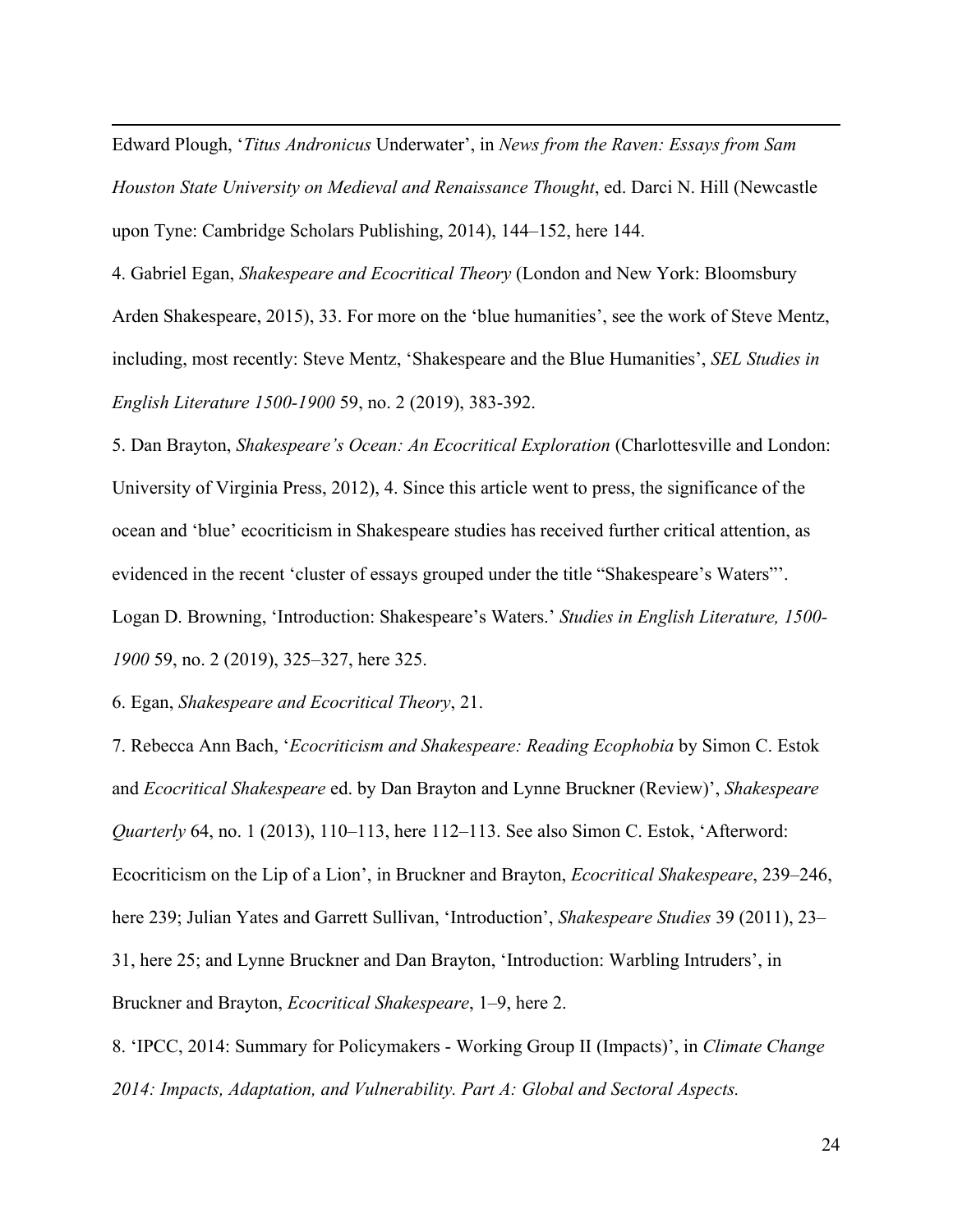*Contribution of Working Group II to the Fifth Assessment Report of the Intergovernmental Panel on Climate Change*, ed. C. B. Field et al. (Cambridge and New York: Cambridge University Press, 2014), 27.

 $\overline{a}$ 

9. Patricia Yaeger, 'Editor's Column: Sea Trash, Dark Pools, and the Tragedy of the Commons', *PMLA* 125, no. 3 (2010), 523–545, here 540.

10. Steve Mentz, *At the Bottom of Shakespeare's Ocean* (London and New York: Continuum, 2009), 98.

11. Lael Parrott, 'Measuring Ecological Complexity', *Ecological Indicators* 10, no. 6 (2010), 1069–1076, here 1069. See also Claire Hansen, *Shakespeare and Complexity Theory* (London and New York: Routledge, 2017).

12. Bruno Latour, *Politics of Nature: How to Bring the Sciences into Democracy*, trans. Catherine Porter (Cambridge, MA and London: Harvard University Press, 2004), 199.

13. Joseph Dodds, *Psychoanalysis and Ecology at the Edge of Chaos: Complexity Theory, Deleuze/Guattari and Psychoanalysis for a Climate in Crisis* (London and New York: Routledge, 2011), 149.

14. Egan refers directly to complex systems (*Shakespeare and Ecocritical Theory*, 13), arguing that the Great Chain of Being 'prefigures the notion of self-similarity from complexity theory'. See Greg Garrard, 'Foreword', in Bruckner and Brayton, *Ecocritical Shakespeare*, xvii–xxiv, here xix. Also see Egan, 'Gaia and the Great Chain of Being', in Bruckner and Brayton, *Ecocritical Shakespeare*, 57–69, here 57; and Egan, *Green Shakespeare: From Ecopolitics to Ecocriticism* (London and New York: Routledge, 2006), 26–27. Watson suggests that Shakespeare was well aware of patterns of self-similarity, 'orders of scale and fractal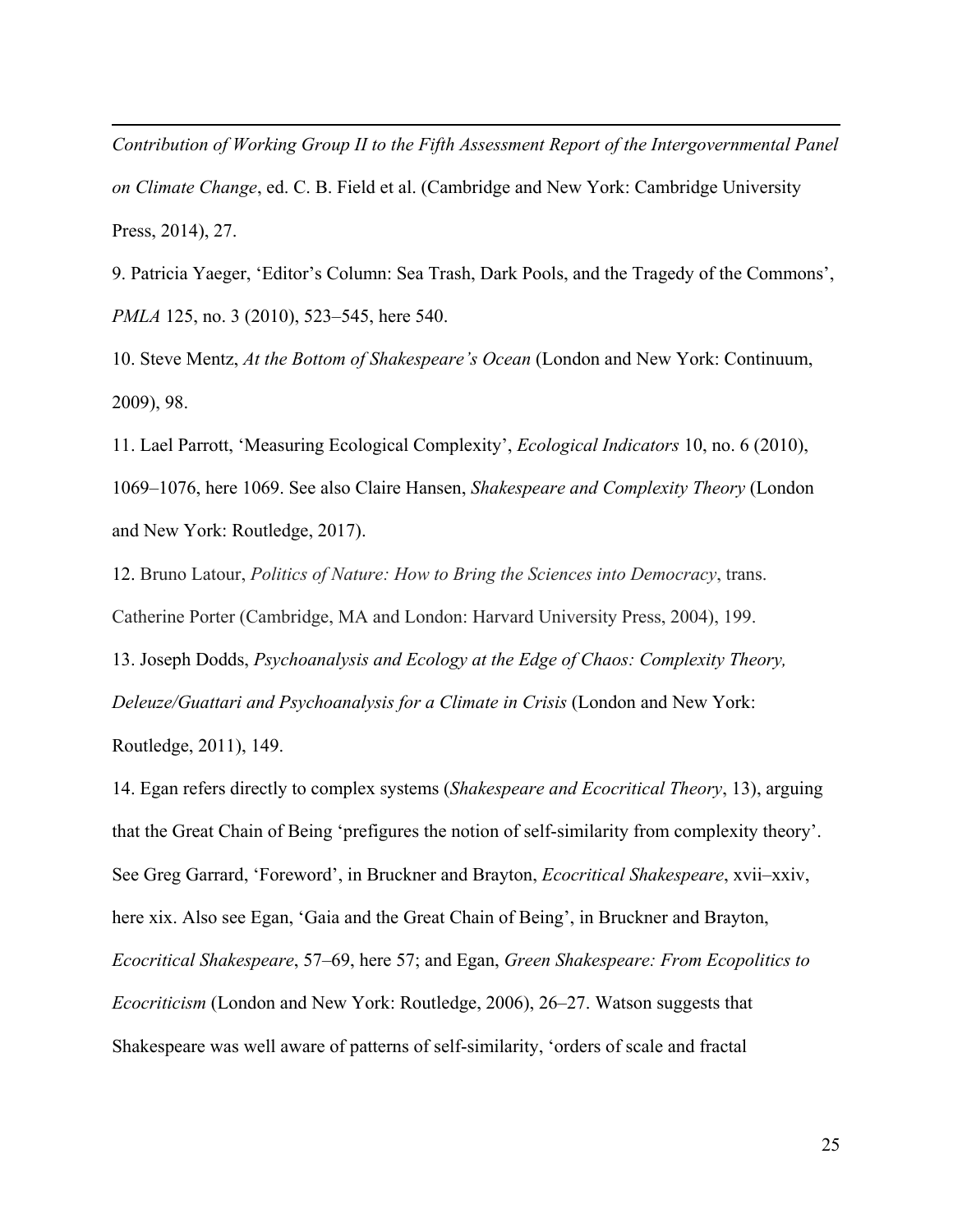symmetries'. Robert N. Watson, 'The Ecology of Self in *A Midsummer Night's Dream*', in Bruckner and Brayton, *Ecocritical Shakespeare*, 33–56, here 36.

15. Hansen, *Shakespeare and Complexity Theory*, 3.

16. Albert H. Tricomi, 'The Mutilated Garden in *Titus Andronicus*', *Shakespeare Studies* 9, no. 1 (1976), 89–105, here 91. Conversely, for a reading of Lavinia as symbolic of the Roman state, see Marion Wynn-Davies, '"The Swallowing Womb": Consumed and Consuming Women in *Titus Andronicus*', in *The Matter of Difference: Materialist Feminist Criticism of Shakespeare*, ed. Valerie Wayne (New York: Harvester Wheatsheaf, 1991), 129–151, here 139.

17. Coppelia Kahn, 'The Daughter's Seduction in *Titus Andronicus*, or, Writing is the Best Revenge', in *Roman Shakespeare: Warriors, Wounds and Women* (London and New York: Routledge, 1997), 46–76, here 50.

18. Ibid., 53.

 $\overline{a}$ 

19. Robert N. Watson, *Back to Nature: The Green and the Real in the Late Renaissance* (Philadelphia: University of Pennsylvania Press, 2008), 335.

20. Ibid., 47–48.

21. United Nations Framework Convention on Climate Change (UNFCCC), 'Gender and Climate Change', 2015, [http://unfccc.int/gender\\_and\\_climate\\_change/items/7516.php;](http://unfccc.int/gender_and_climate_change/items/7516.php) Patricia Figueiredo and Patricia E. Perkins, 'Women and Water Management in Times of Climate Change: Participatory and Inclusive Processes', *Journal of Cleaner Production* 60, no. 1 (2013), 188–194, here 188.

22. Robina Wahaj and Maria Hartl, 'Gender and Water – Securing Water for Improved Rural Livelihoods: The Multiple-Uses System Approach', The International Fund for Agricultural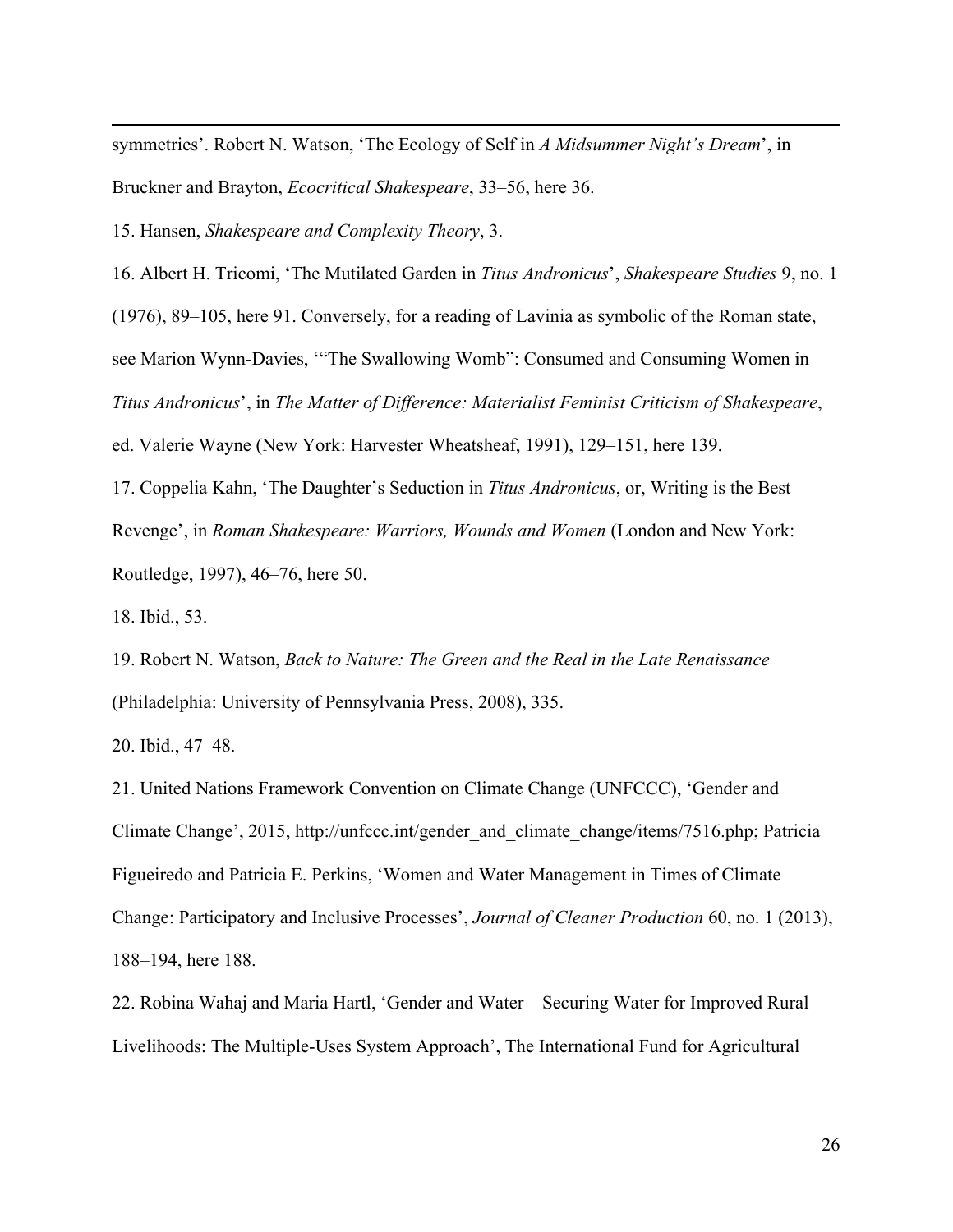Development, 2012, [https://www.ifad.org/documents/10180/2ffa1e63-8a8e-47ed-a4aa](https://www.ifad.org/documents/10180/2ffa1e63-8a8e-47ed-a4aa-cbf249fafab2)[cbf249fafab2,](https://www.ifad.org/documents/10180/2ffa1e63-8a8e-47ed-a4aa-cbf249fafab2) 6.

23. UNFCCC, 'Gender and Climate Change'; Greta Gaard, 'Ecofeminism and Climate Change', *Women's Studies International Forum* 49 (2015), 20–33, here 23.

24. UNFCCC, 'Adoption of the Paris Agreement', 12 December 2015,

 $\overline{a}$ 

[http://unfccc.int/resource/docs/2015/cop21/eng/l09.pdf,](http://unfccc.int/resource/docs/2015/cop21/eng/l09.pdf) 1, 2. The identification of gender issues in the Paris Agreement was critiqued by the Women's Environment and Development Organization (wedo.org). The 2015 UN Climate Change Conference's Gender Composition report also identified internal gender imbalances (United Nations Office, 'Report on Gender Composition', November 2015,

[http://unfccc.int/documentation/documents/advanced\\_search/items/6911.php?priref=600008626#](http://unfccc.int/documentation/documents/advanced_search/items/6911.php?priref=600008626#beg) [beg\)](http://unfccc.int/documentation/documents/advanced_search/items/6911.php?priref=600008626#beg).

25. Sarah Yerian, Monique Hennink, Leslie E. Greene, Daniel Kiptugen, Jared Buri and Matthew C. Freeman, 'The Role of Women in Water Management and Conflict Resolution in Marsabit, Kenya', *Environmental Management* 54, no. 6 (2014), 1320–1330, here 1320. 26. Kathleen O'Reilly, '"Traditional" Women, "Modern" Water: Linking Gender and Commodification in Rajasthan, India', *Geoforum* 37, no. 6 (2006), 958–972, here 958. 27. Ibid., 959.

28. Stacy Alaimo and Susan Hekman, eds, 'Introduction: Emerging Models of Materiality in Feminist Theory', in *Material Feminisms* (Bloomington and Indianapolis: Indiana University Press, 2008), 1–19, here 12; and Alaimo, 'Trans-corporeal Feminisms and the Ethical Space of Nature', in Alaimo and Hekman, *Material Feminisms*, 237–264, here 239.

29. Alaimo and Hekman, 'Introduction', 12.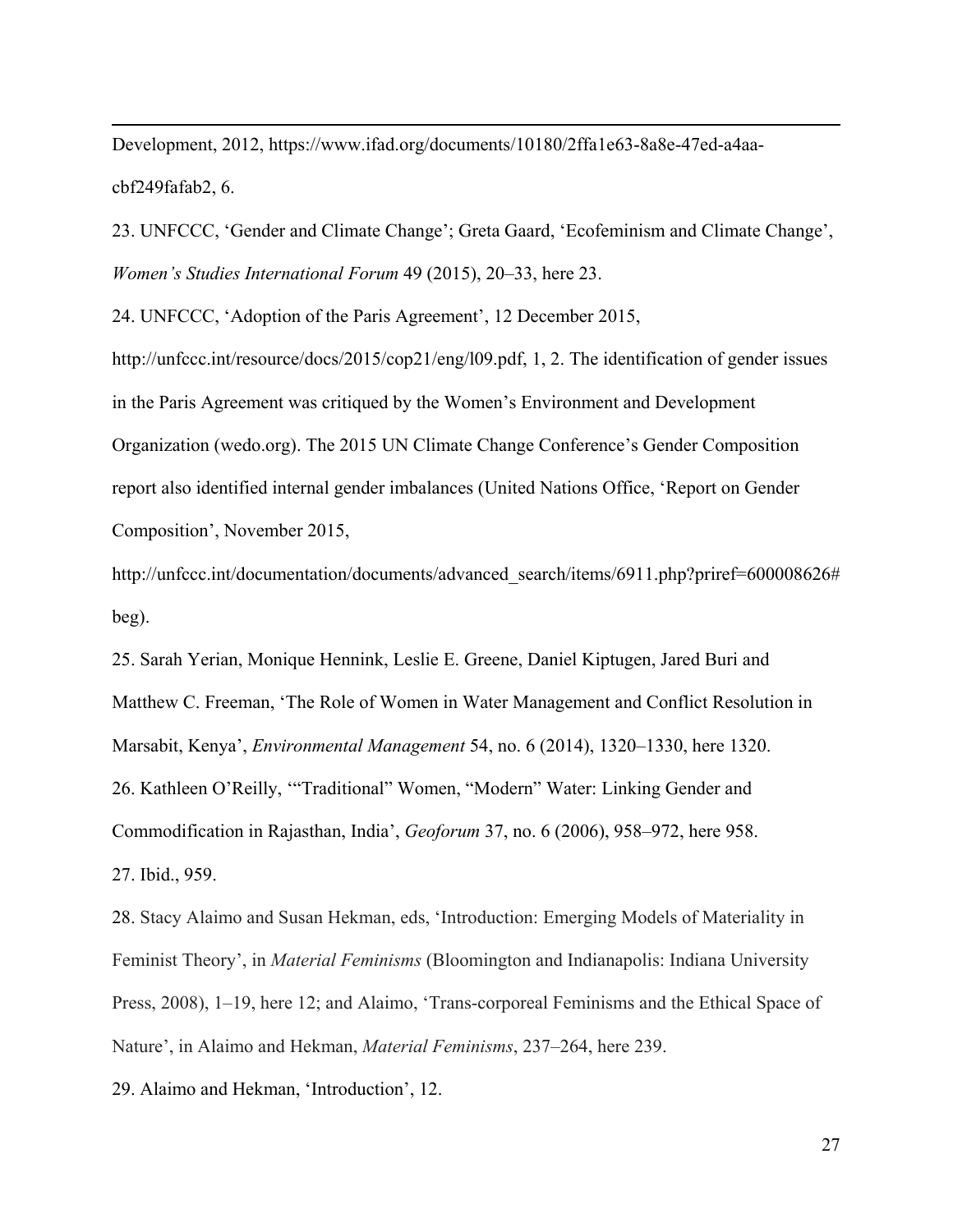30. Ibid.

 $\overline{a}$ 

31. Figueiredo and Perkins, 'Women and Water Management', 188; and G. Terry, ed., *Climate Change and Gender Justice* (Rugby, UK: Practical Action Publishing in Association with Oxfam GB, 2009), 3.

32. Gaard, 'Ecofeminism and Climate Change', 21.

33. Julie Taymor, dir., *Titus*, Clear Blue Sky Productions and Overseas Filmgroup, 1999.

34. Vernon Guy Dickson, '"A Pattern, Precedent, and Lively Warrant": Emulation, Rhetoric, and Cruel Propriety in *Titus Andronicus*', *Renaissance Quarterly* 62, no. 2 (2009), 376–409, here 400.

35. Bate, *Titus Andronicus*, 35.

36. Lynn Enterline, *The Rhetoric of the Body from Ovid to Shakespeare* (Cambridge: Cambridge University Press, 2000), 8.

37. Brayton, *Shakespeare's Ocean*, 104.

38. Tricomi, 'The Mutilated Garden', 91.

39. On tidal metaphors, see Brayton, *Shakespeare's Ocean*, 86.

40. Watson, *Back to Nature*, 6.

41. Charlotte-Rose Millar, *Witchcraft, the Devil, and Emotions in Early Modern England* (London: Routledge, 2017), 122.

42. William Shakespeare, *Julius Caesar*, ed. David Daniell (London: Cengage Learning, 1998), 2.2.84–89.

43. Brian C. Goodwin, 'Developing Organisms as Self-Organising Fields', in *Self-Organising Systems: The Emergence of Order*, ed. F. Eugene Yates et al. (New York and London: Plenum Press, 1987), 167–180, here 177.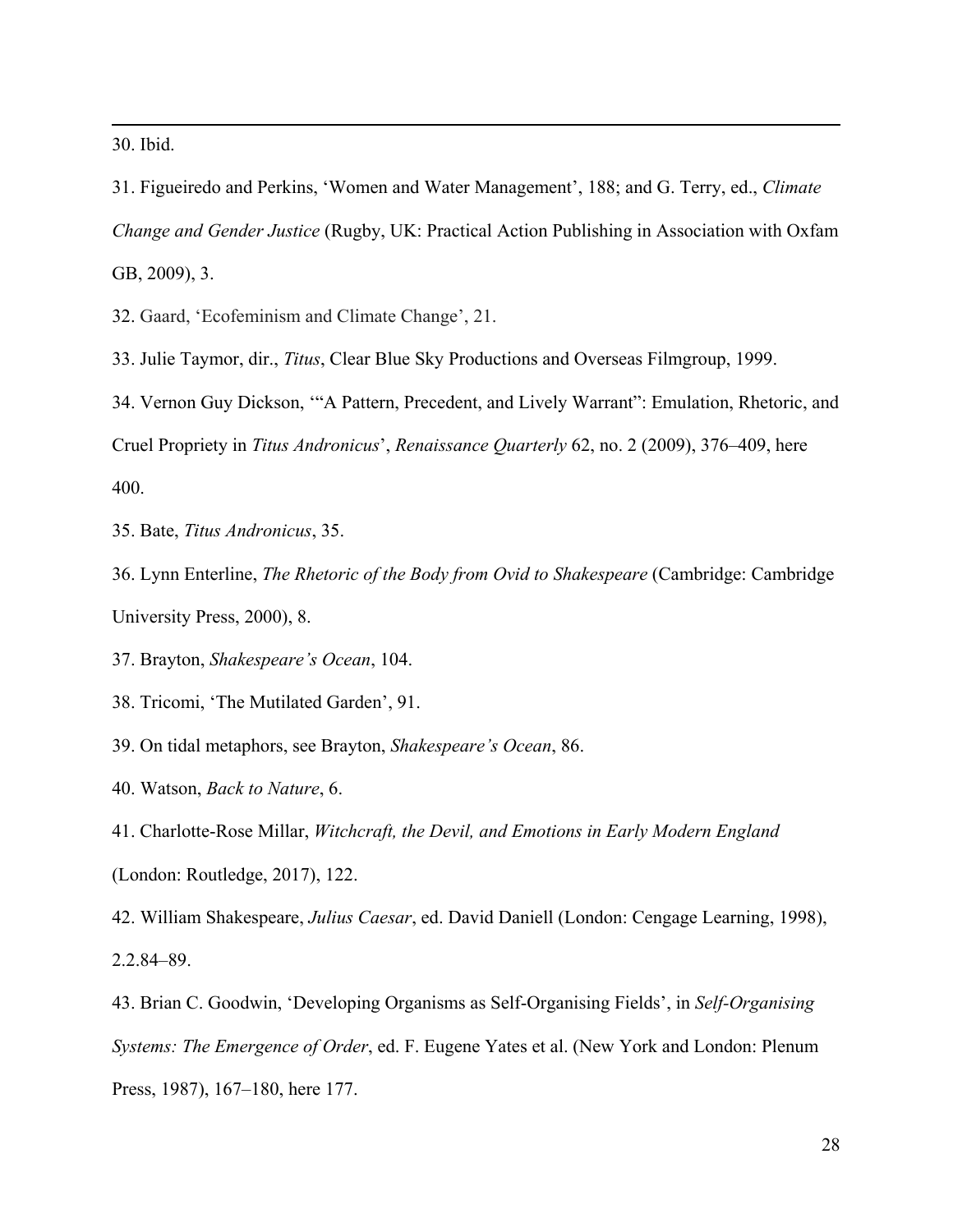44. Ibid., 178.

45. Ibid.

 $\overline{a}$ 

46. Caroline Lamb, 'Physical Trauma and (Adapt)ability in *Titus Andronicus*', *Critical Survey* 22, no. 1 (2010), 41–57, here 42.

47. Ibid.

48. Kahn, 'The Daughter's Seduction', 47. See also Jeffrey Masten, *Textual Intercourse: Collaboration, Authorship, and Sexualities in Renaissance Drama* (Cambridge: Cambridge University Press, 1997), 5.

49. Elizabeth D. Gruber, 'Building the Necropolis: Killing Mother/Nature in *The Spanish Tragedy* and *Titus Andronicus*', *Lit: Literature Interpretation Theory* 25, no. 4 (2014), 271–290, here 272.

50. Figueiredo and Perkins, 'Women and Water Management', 188.

51. Ralph D. Stacey, *Complexity and Creativity in Organisations* (San Francisco, CA: Berrett-Koehler Publishers, 1996), 97.

52. 'IPCC, 2014: Summary for Policymakers – Working Group III (Mitigation)', in *Climate Change 2014: Mitigation of Climate Change. Contribution of Working Group III to the Fifth Assessment Report of the Intergovernmental Panel on Climate Change*, ed. O. Edenhofer et al. (Cambridge and New York: Cambridge University Press, 2014), 5.

53. Bethany Packard, 'Lavinia as Co-author of Shakespeare's *Titus Andronicus*', *Studies in English Literature 1500–1900* 50, no. 2 (2010), 281–300, here 290.

54. Gail Kern Paster, 'Becoming the Landscape: The Ecology of the Passions in the Land of Temperance', in *Environment and Embodiment in Early Modern England*, ed. Mary Floyd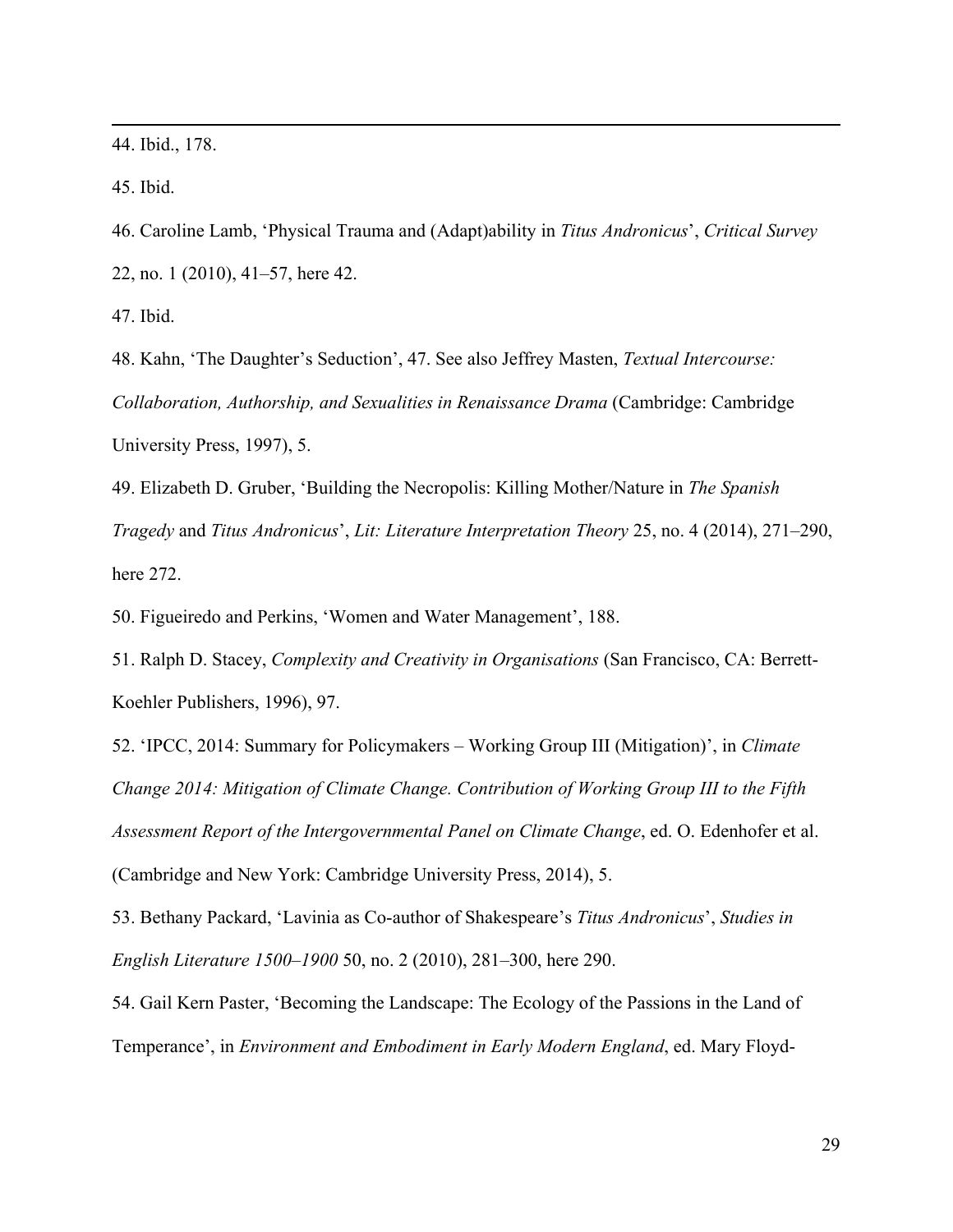Wilson and Garrett A. Sullivan, Jr. (Basingstoke and New York: Palgrave Macmillan, 2007), 137–152, here 139.

55. Mary Floyd-Wilson and Garrett A. Sullivan, Jr., 'Introduction: Inhabiting the Body,

Inhabiting the World', in Floyd-Wilson and Sullivan, *Environment and Embodiment*, 1–13, here

2.

 $\overline{a}$ 

- 56. Ibid., 3.
- 57. Ibid., 4.
- 58. Ibid., 5.
- 59. Ibid., 6.
- 60. Diane Larsen-Freeman and Lynne Cameron, *Complex Systems and Applied Linguistics*
- (Oxford: Oxford University Press, 2008), 35.
- 61. Egan, 'Gaia and the Great Chain of Being', 64.
- 62. Alaimo, 'Trans-corporeal Feminisms', 245.
- 63. Latour, *Politics of Nature*, 65.
- 64. Ibid., 69.
- 65. Ibid., 67.

66. Lavinia also uses Ovid's *Metamorphoses* as her spokesperson and the staff and earth as her speech prostheses (4.1.69–80).

- 67. Mentz, *At the Bottom*, 99.
- 68. See Simon C. Estok, *Ecocriticism and Shakespeare: Reading Ecophobia* (New York:
- Palgrave Macmillan, 2011); Gruber, 'Building the Necropolis', 282.
- 69. Latour, *Politics of Nature*, 58. Emphasis in original.
- 70. Egan, *Shakespeare and Ecocritical Theory*, 58.